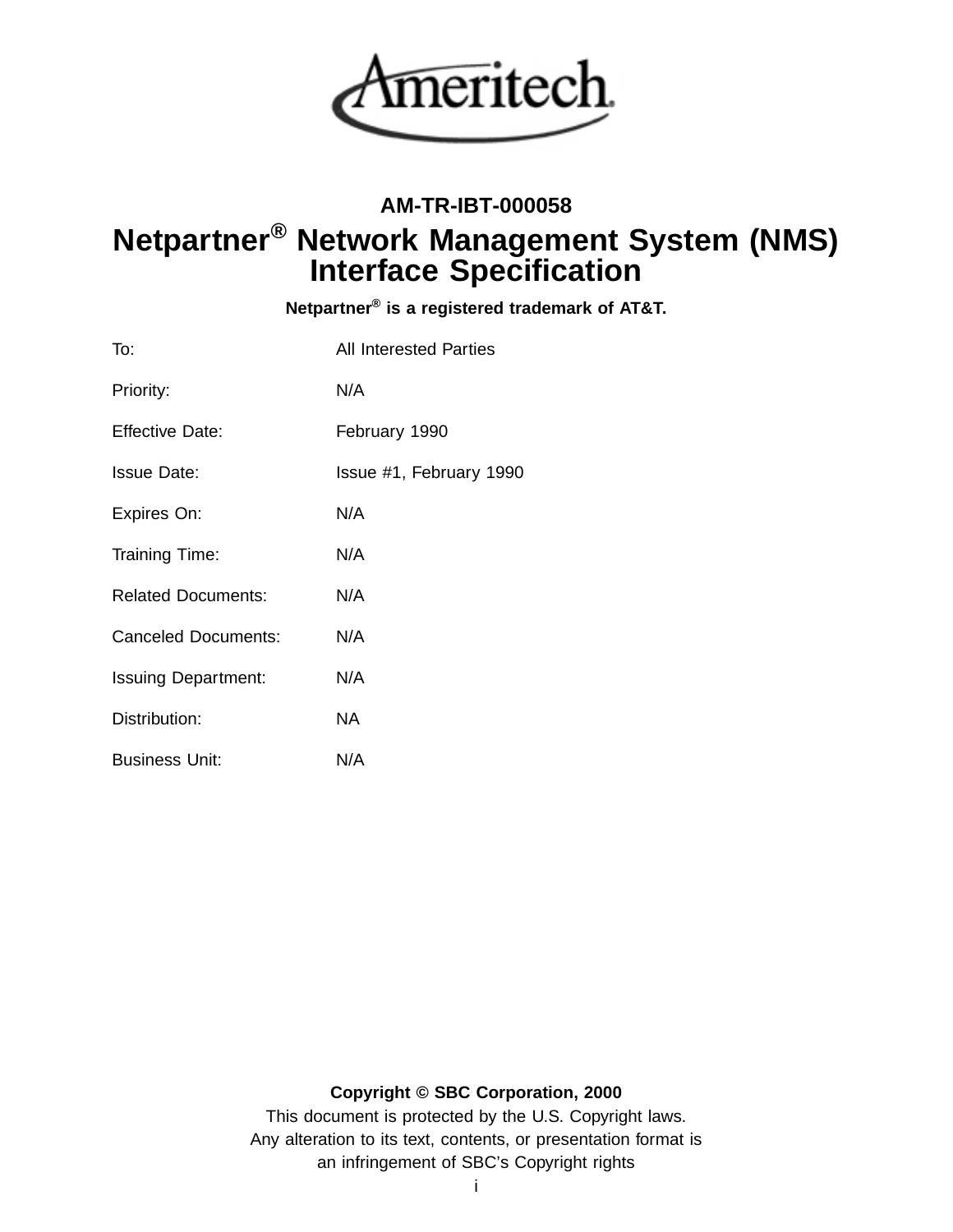## **Table of Contents**

| 1. |                                                    | Introduction                     |                                                                               | 3              |
|----|----------------------------------------------------|----------------------------------|-------------------------------------------------------------------------------|----------------|
|    | 1.1.                                               |                                  | Purpose and Scope                                                             | 3              |
|    | 1.2.                                               | Organization                     |                                                                               | 3              |
| 2. | <b>General Information</b>                         |                                  |                                                                               | 3              |
|    | 2.1.                                               |                                  | <b>General Product Description</b>                                            | 3              |
|    | 2.2.                                               | System Architecture              |                                                                               |                |
|    | 2.3.                                               | <b>Operating Environment</b>     |                                                                               | 6              |
|    |                                                    |                                  | 2.3.1. Customer Provided Equipment and Network Requirements                   | 6              |
|    |                                                    |                                  | 2.3.2. User Access to NetPartner NMS                                          | 6              |
| 3. | Overview: Core, User, and Administrative Functions |                                  |                                                                               | 7              |
|    | 3.1.                                               |                                  | Core Features of the NetPartner NMS                                           | $\overline{7}$ |
|    | 3.2.                                               | 8<br>NetPartner NMS Task Types   |                                                                               |                |
|    | 3.3.                                               | <b>End-Customer Interactions</b> |                                                                               | 9              |
| 4. | <b>Systems</b>                                     |                                  | Detailed Customer Services and Features Provided Via Access to LEC Operations | 10             |
|    | 4.1.                                               |                                  | Technical Background for Interface                                            | 10             |
|    |                                                    |                                  | 4.1.1. Conventions Used                                                       | 10             |
|    |                                                    | 4.1.2.                           | <b>Physical and Electrical Interfaces</b>                                     | 10             |
|    |                                                    | 4.1.3.                           | <b>High Level Operations</b>                                                  | 11             |
|    |                                                    | 4.1.4.                           | <b>Relationship Between Sessions and Connections</b>                          | 14             |
|    | 4.2.                                               |                                  | Terminal and Facility Change Management - Configuration Management            | 14             |
|    |                                                    |                                  | 4.2.1. General Description                                                    | 14             |
|    |                                                    | 4.2.2.                           | Features                                                                      | 14             |
|    |                                                    |                                  | 4.2.3. Session Operation - csr                                                | 15             |
|    | 4.3.                                               |                                  | Measurement Reporting - Network Planning                                      | 17             |
|    |                                                    | 4.3.1.                           | <b>General Description</b>                                                    | 17             |
|    |                                                    | 4.3.2.                           | Features                                                                      | 17             |
|    |                                                    |                                  | 4.3.3. Session Operation - trafflog                                           | 17             |
|    | 4.4.                                               |                                  | Network Surveillance and Alarms - Fault Management                            | 19             |
|    |                                                    |                                  |                                                                               |                |

## **Copyright © SBC Service, Inc. 2000**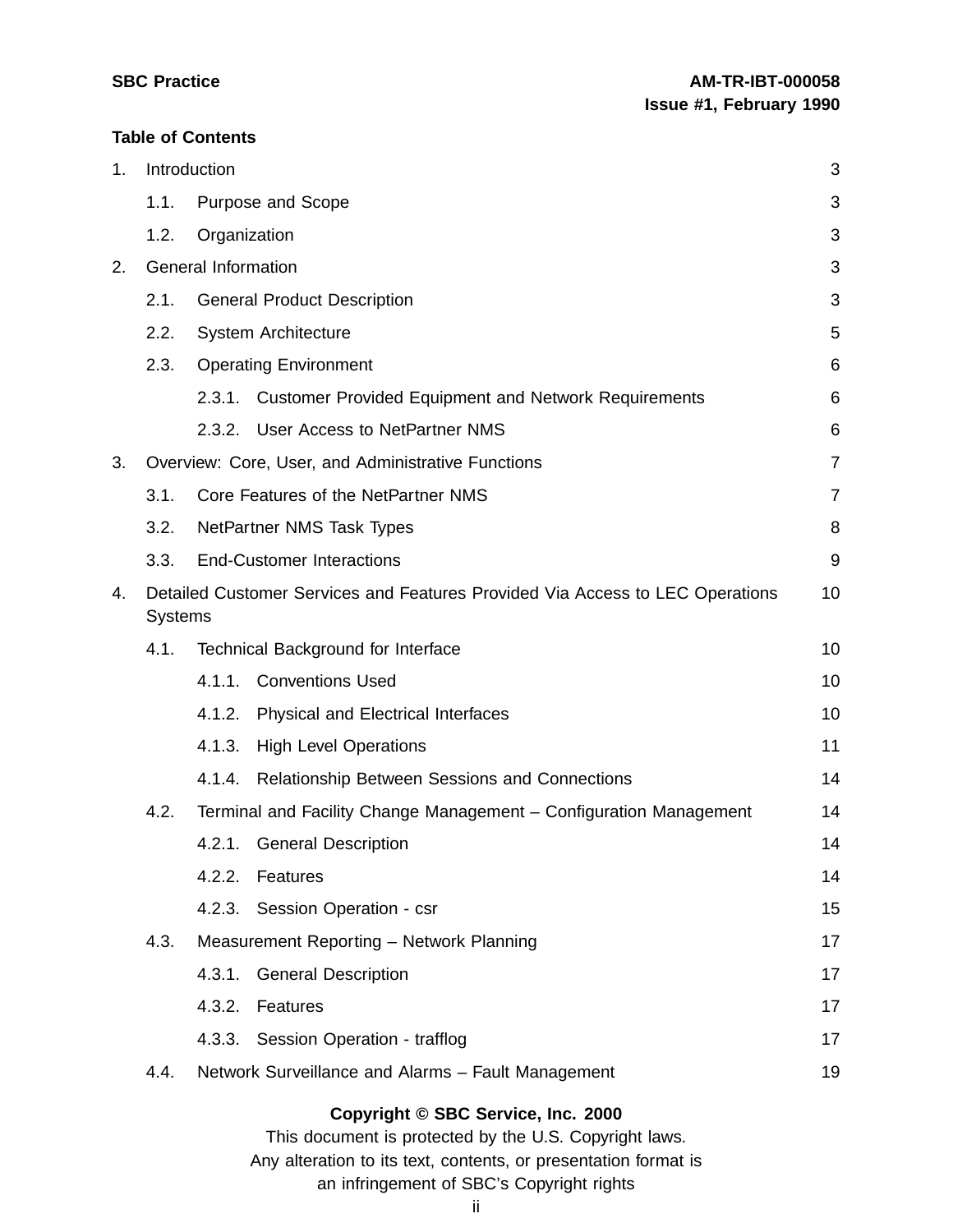|      |                              | 4.4.1. General Description                                                 | 19 |
|------|------------------------------|----------------------------------------------------------------------------|----|
|      |                              | 4.4.2. Features                                                            | 19 |
|      |                              | 4.4.3. Session Operation - dnoos tgnoos maintlog                           | 19 |
|      |                              | 4.4.4. Session Operation - Additional maintlog Features for Status Queries | 22 |
|      |                              | 4.4.5. Session Operation - alarms                                          | 23 |
| 4.5. |                              | Testing - Fault Management                                                 | 24 |
|      |                              | 4.5.1. General Description                                                 | 24 |
|      |                              | 4.5.2. Features                                                            | 25 |
|      |                              | 4.5.3. Session Operation - maintlog Features for Digital Loopback Tests    | 25 |
|      |                              | 4.5.4. Session Operation - mlt                                             | 26 |
| 4.6. |                              | Trouble Entry and Status - Fault Management                                | 26 |
|      |                              | 4.6.1. General Description                                                 | 26 |
|      |                              | 4.6.2. Features                                                            | 26 |
|      |                              | 4.6.3. Session Operation - ras                                             | 27 |
| 4.7. | <b>General Access Window</b> |                                                                            | 27 |
|      |                              | 4.7.1. General Description                                                 | 27 |
|      |                              | 4.7.2. Session Operation - ga                                              | 28 |

## **Copyright © SBC Service, Inc. 2000**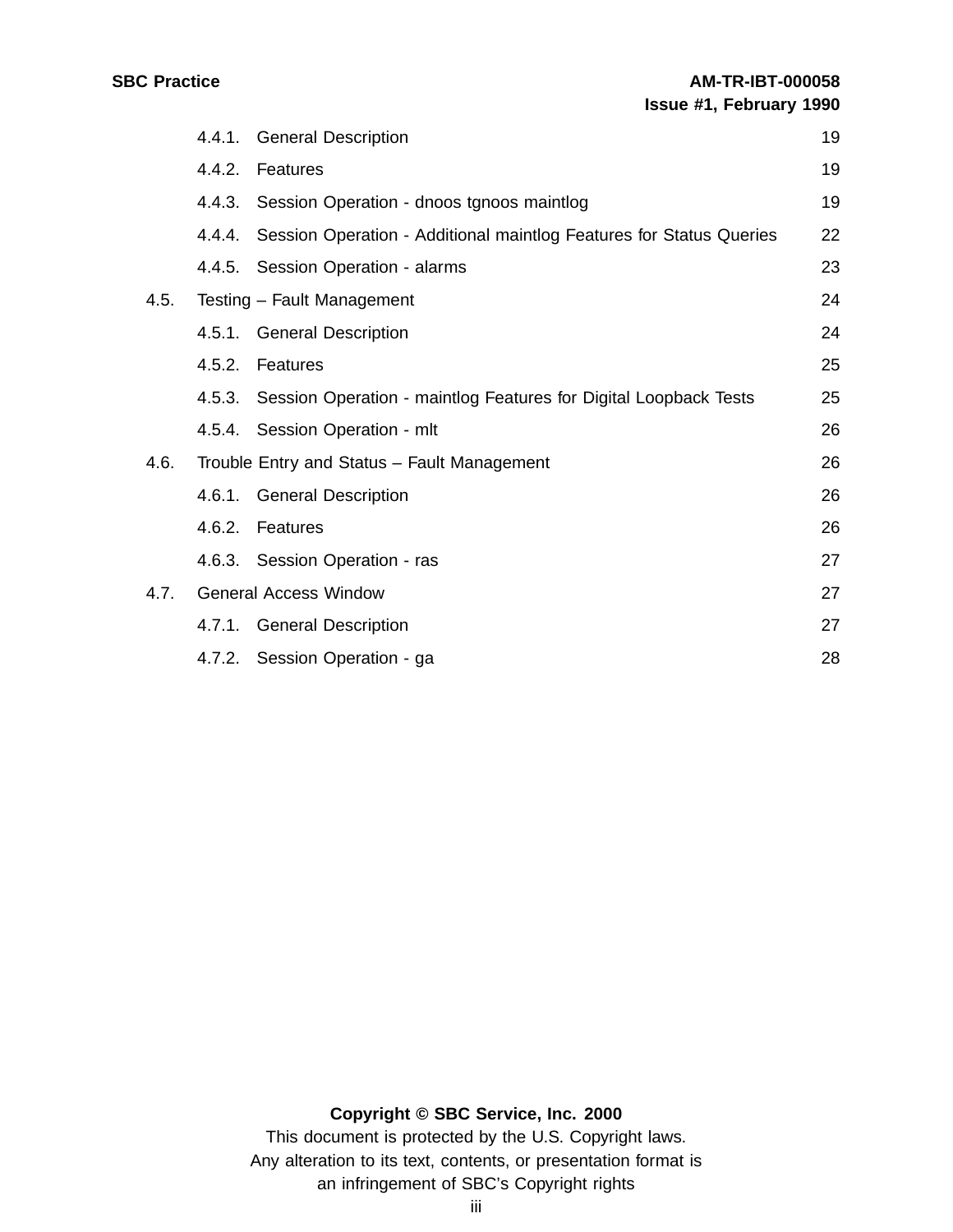## **Copyright © SBC Service, Inc. 2000**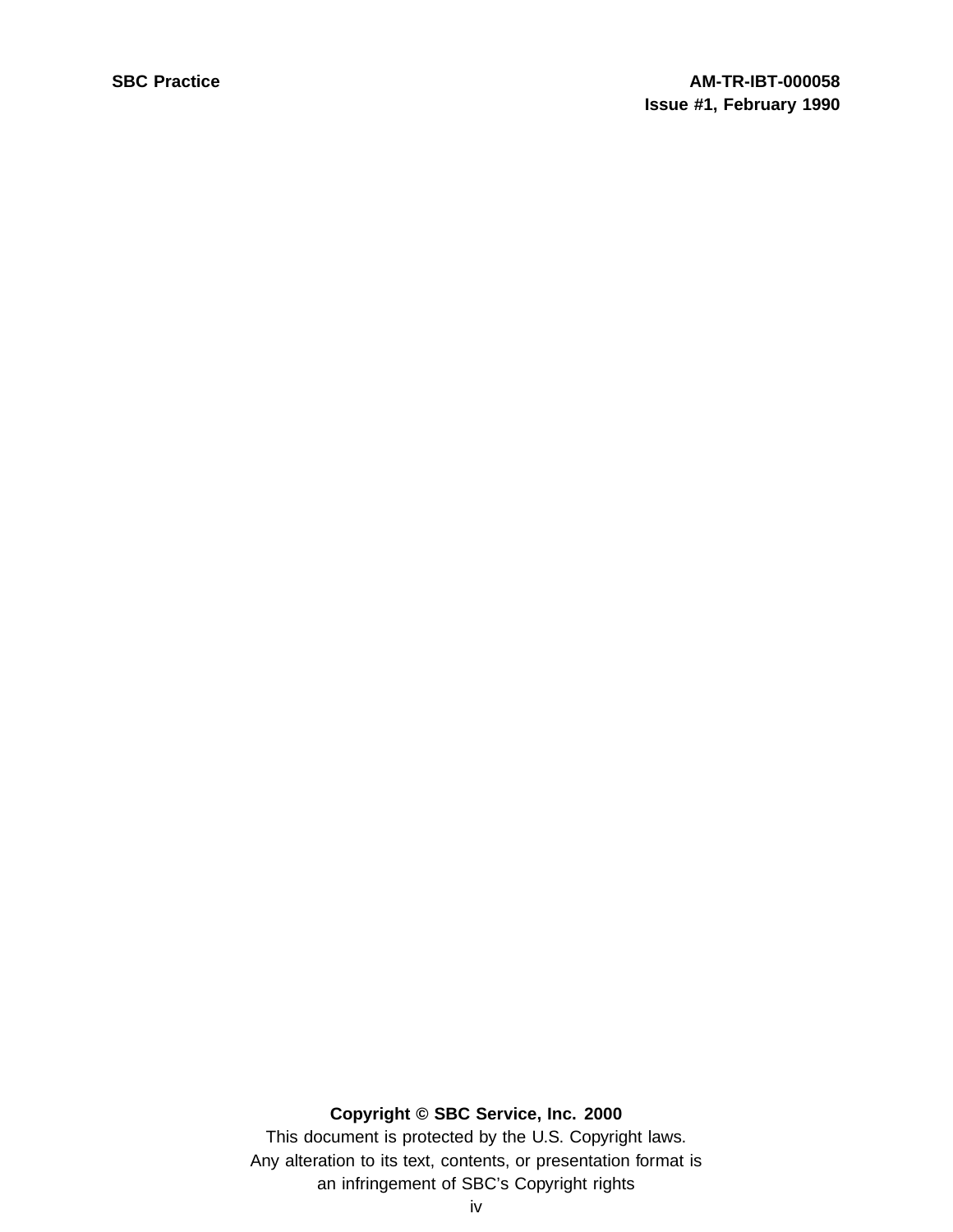## **Technical Reference Notice**

This Technical Reference is published by Ameritech to provide a technical description of the NetPartner Network Management System (NMS) interface.

Ameritech reserves the right to revise this document for any reason including, but not limited to, conformity with standards promulgated by various agencies, utilization of advances in the state of the technical arts, or the reflection of changes in the design of any equipment, techniques or procedures described or referred to herein.

**AMERITECH MAKES NO REPRESENTATION OR WARRANTY, EXPRESS OR IMPLIED, WITH RESPECT TO THE SUFFICIENCY, ACCURACY, OR UTILITY OF ANY INFORMATION OR OPINION CONTAINED HEREIN. AMERITECH EXPRESSLY ADVISES THAT ANY USE OF OR RELIANCE UPON THIS TECHNICAL REFERENCE IS AT THE RISK OF THE USER AND THAT AMERITECH SHALL NOT BE LIABLE FOR ANY DAMAGE OR INJURY IN-CURRED BY ANY PERSON ARISING OUT OF THE SUFFICIENCY, ACCURACY, OR UTILITY OF ANY INFORMATION OR OPINION CONTAINED HEREIN.**

This document is not to be construed as a suggestion to any manufacturer to modify or change any of its products, nor does this document represent any commitment by Ameritech or any Ameritech operating company (AOC) to purchase any product, whether or not it provides the described characteristics.

Ameritech does not recommend products, and nothing contained herein is intended as a recommendation of any product to anyone.

Nothing contained herein shall be construed as conferring by implication, estoppel, or otherwise any license or right under any patent, whether or not the use of any information herein necessarily employs an invention of any existing or later issued patent.

Ameritech reserves the right not to offer any or all of these services and to withdraw any or all of them at any future time.

Document may be ordered from Ameritech by contacting the Document Order Center at (847) 248-4324.

## **Copyright © SBC Service, Inc. 2000**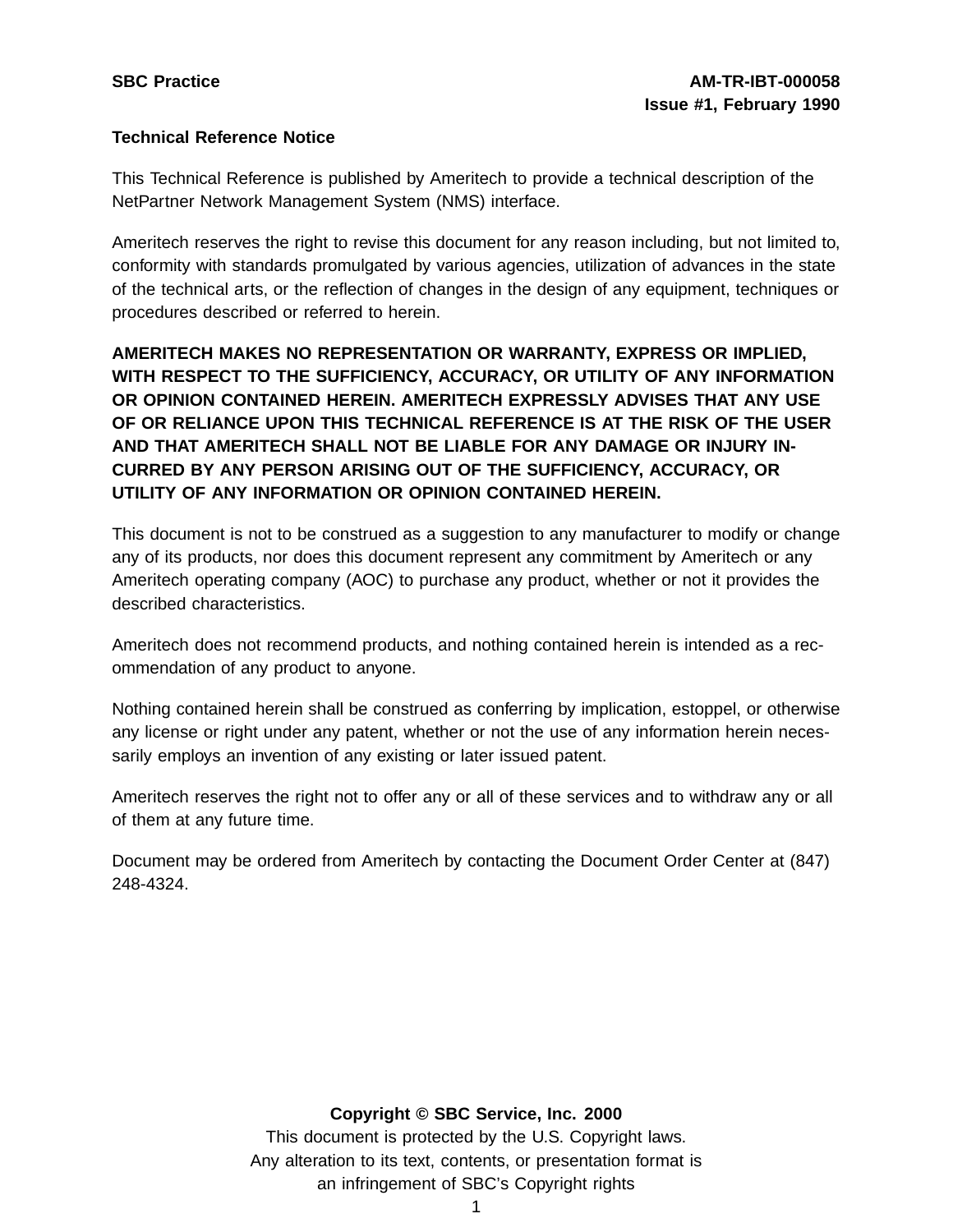## **Copyright © SBC Service, Inc. 2000**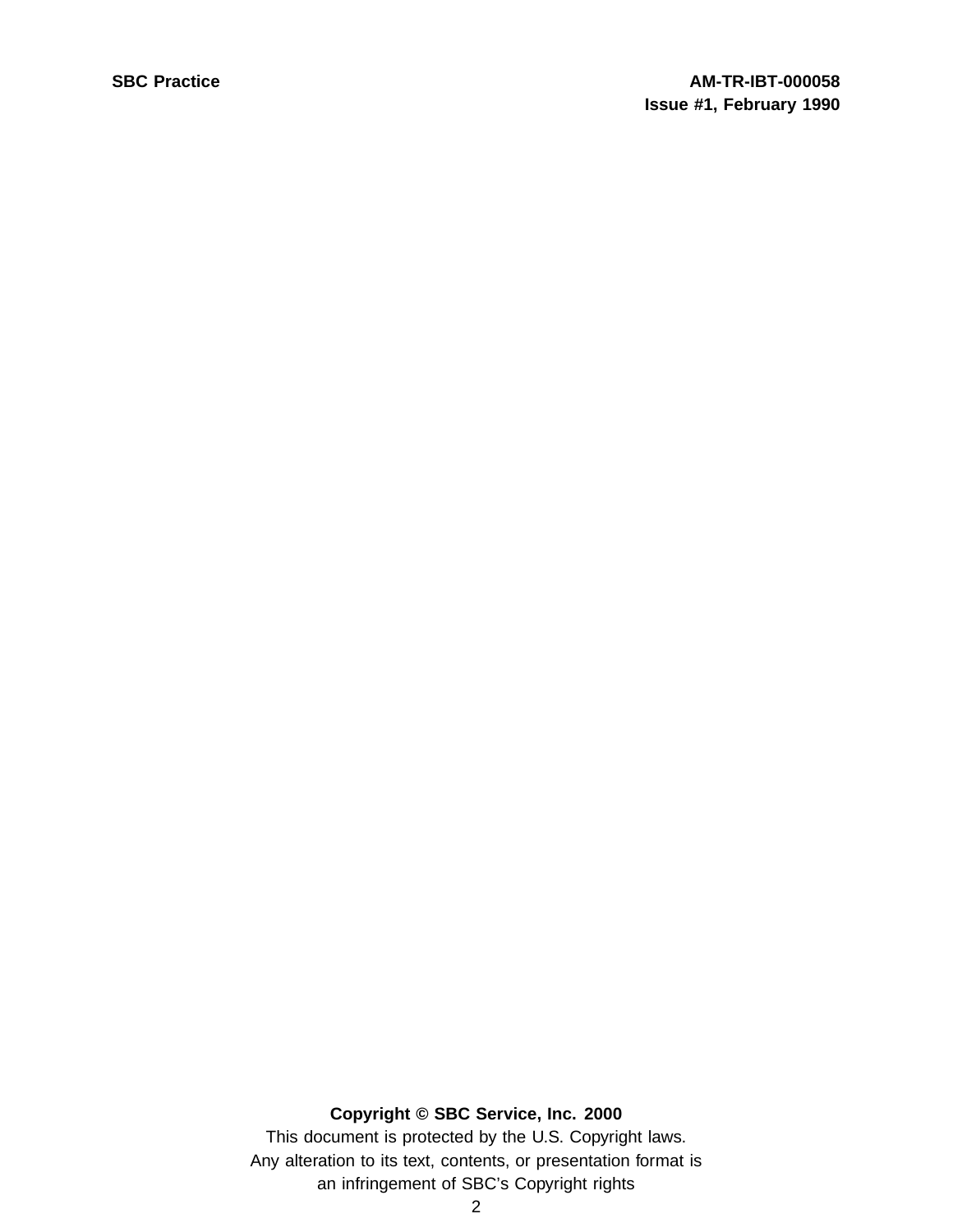## **1. Introduction**

## **1.1. Purpose and Scope**

The NetPartner Network Management System (NMS) interface specification document defines the interface requirements between the Local Exchange Carrier (LEC) NetPartner host complex communications processor (SUN-3 series processor) (SUN is a trademark of Sun Microsystems, Inc.) and the end-customer premise equipment. NetPartner NMS consists of both premises and LEC software to allow a SUN-3 series workstation(s) or MS-DOS (MS-DOS is a trademark of Microsoft, Inc.) based AT&T Personal Computers (PCs) on customer premises to interact with the NetPartner NMS host complex on LEC premises.

This specification is published as a guide for the designers, manufacturers, and suppliers of the premises equipment and software that are intended to be compatible with the NetPartner NMS host complex. It describes the interface between the NetPartner customer premises equipment (normally a PC or Sun workstation, and hereafter called 'the PC') and the NetPartner host complex. The PC can connect to the host complex, ask for a session with the NetPartner functions, manage communications during a session, terminate a session, and disconnect from the host complex. Only those interactions that require intelligence in the CPE are covered. All other interactions are comparable to the operation of a 'dumb terminal', e.g., VT-100.

This Technical Reference is complete and accurate to the extent of the completeness and accuracy of the information furnished to Ameritech by AT&T. As such, errors of content and omission may be found. Ameritech will attempt to correct any such errors and to resolve any confusion or uncertainty associated with this Technical Reference.

## **1.2. Organization**

This document contains four sections. Section 1 describes the purpose of the document. Section 2 describes the NetPartner NMS product in general, its network plan, its system architecture, and its environment. Section 3 describes the specific requirements for the NetPartner NMS network management features and its interfaces. Section 4 provides the heart of the technical interface specification, defining the high level interface operations, and the functions and corresponding technical session details for each customer service and provided via access to the LEC-based NetPartner NMS host complex.

## **2. General Information**

## **2.1. General Product Description**

NetPartner NMS provides end-customers with network management capabilities for their network by giving them access to a subset of the LEC's capabilities via a unified and secure user

## **Copyright © SBC Service, Inc. 2000**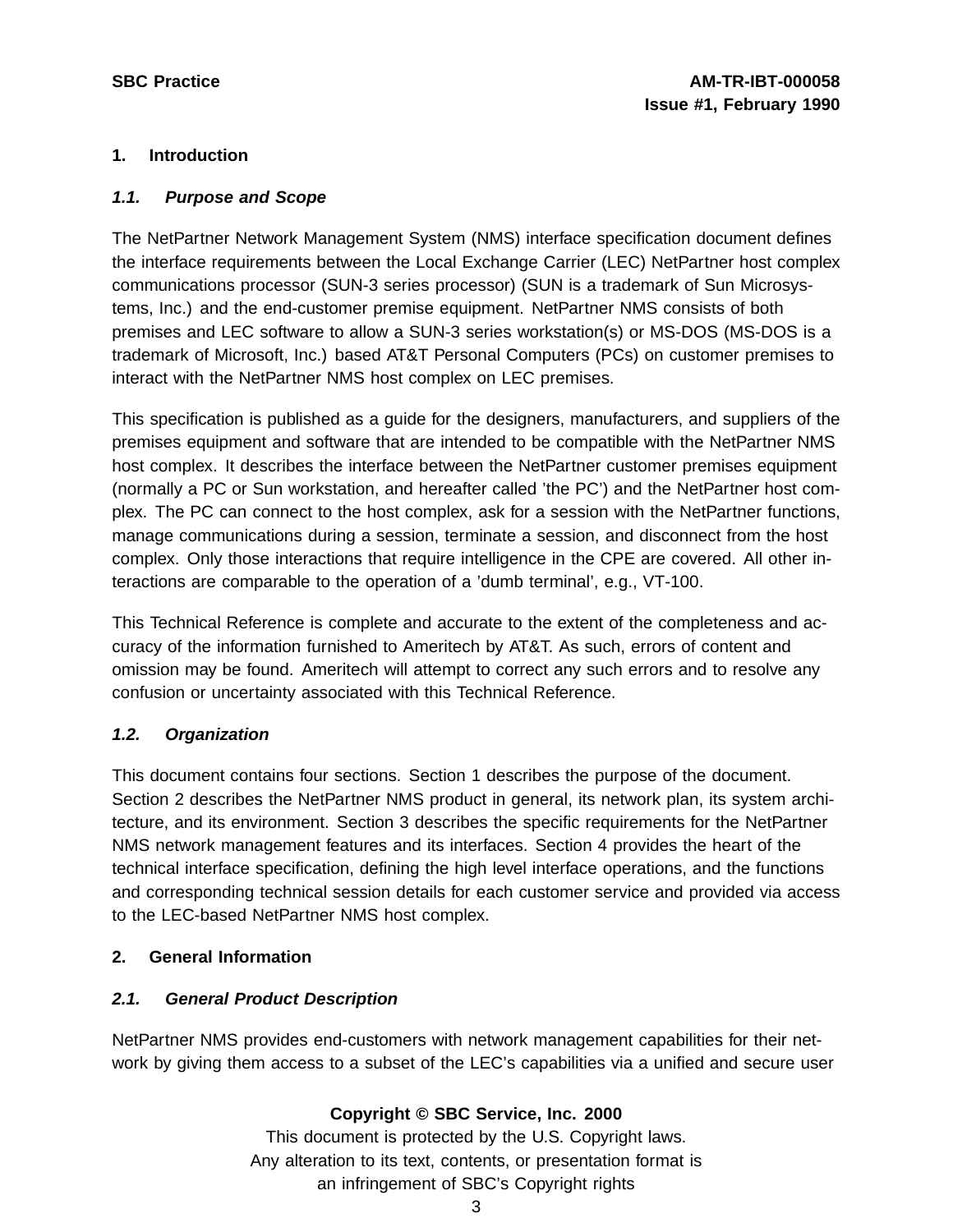## **SBC Practice AM-TR-IBT-000058 Issue #1, February 1990**

interface. It provides Centrex and ISDN (ISDN - Integrated Services Digital Network) endcustomers secure access to a subset of the functions available in embedded LEC Operations Systems (OSs), or Element Management Systems (EMSs). These OSs permit the LECs to administer existing networks and network elements such as switches and transmission equipment.

NetPartner NMS features may be classified into network management features and core features. Some of these features are customizable.

What follows is a summary of network management functions, using UNMA (UNMA - AT&T Unified Network Management Architecture) terminology, that are provided through NetPartner NMS.

- Configuration Management:
	- Terminal and Facility Change Management
- Network Planning:
	- Measurement Reporting
- Fault Management:
	- **Testing**
	- Network Surveillance and Alarms
	- Trouble Entry and Status
- Accounting Management:
	- Station Message Detail Recording (SMDR)

Some core features of the NetPartner NMS are:

- Security.
- Browsing Logged Data for Surveillance Messages and Test Results.
- User Activity Logging.
- **•** Translation of Messages and Masks.
- Graphics Displays and Multiple Windows.
- Help.

## **Copyright © SBC Service, Inc. 2000**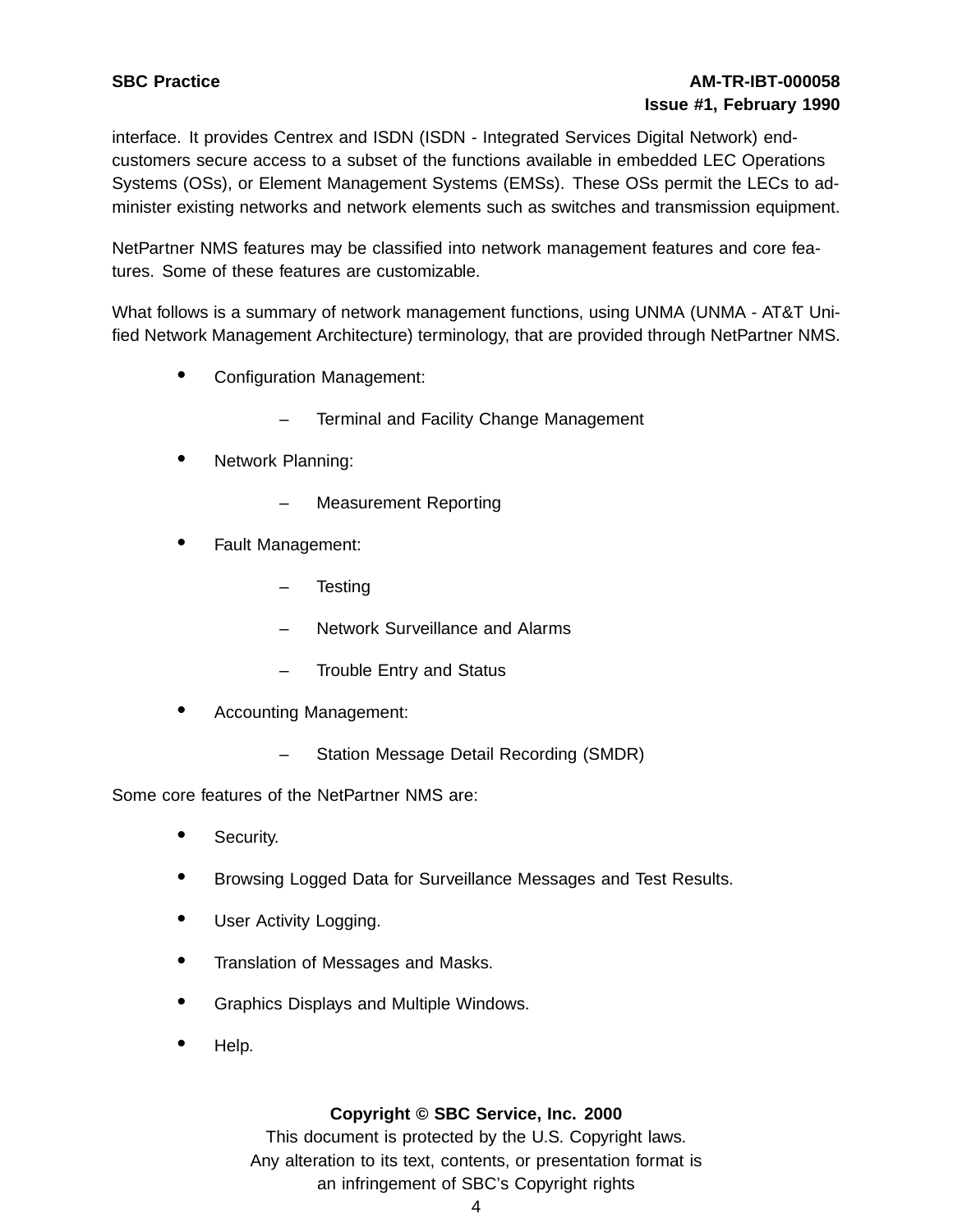Some of the customizable features NetPartner NMS are:

- Capacity Ranges
- Configuration Options
- General Access Window
- Alarms, Commands, and Data
- Configuration/Status Displays
- User Interface
- Feature Permission

The first generic of NetPartner NMS was generally available in the first half of 1989. This initial offering addresses network management for Centrex and ISDN services, and it includes terminal and facility change management, measurement reporting, testing, network surveillance and alarms, trouble entry and status, and access to SNA (SNA - IBM's System Network Architecture) network management.

Additional capabilities will be appended to this document as they become available in the future. This document addresses **existing** capabilities only.

## **2.2. System Architecture**

The NetPartner NMS features are modular and permit the end-customer to add or delete them at any time via interaction with the LEC.

NetPartner NMS is a UNIX-based system with three architectural components: host equipment at the LEC premises, workstation equipment on the end-customer premises, and OSs at various LEC sites.

The **host equipment** at the LEC premises consists of three 382/600 computers, a network of communications processors, and an administration workstation.

The **end-customer's equipment** explicitly supported by the software provided with the purchase of a NetPartner NMS from AT&T Network Systems is either the SUN-3 series workstation(s) or the AT&T (or equivalent) PC(s). **All functions are available from either device; only the presentation is different**. The SUN-3 series workstation provides multi-windowing, multi-tasking, and high-resolution graphics. The AT&T-PC provides a single-window display. A printer is optional.

## **Copyright © SBC Service, Inc. 2000**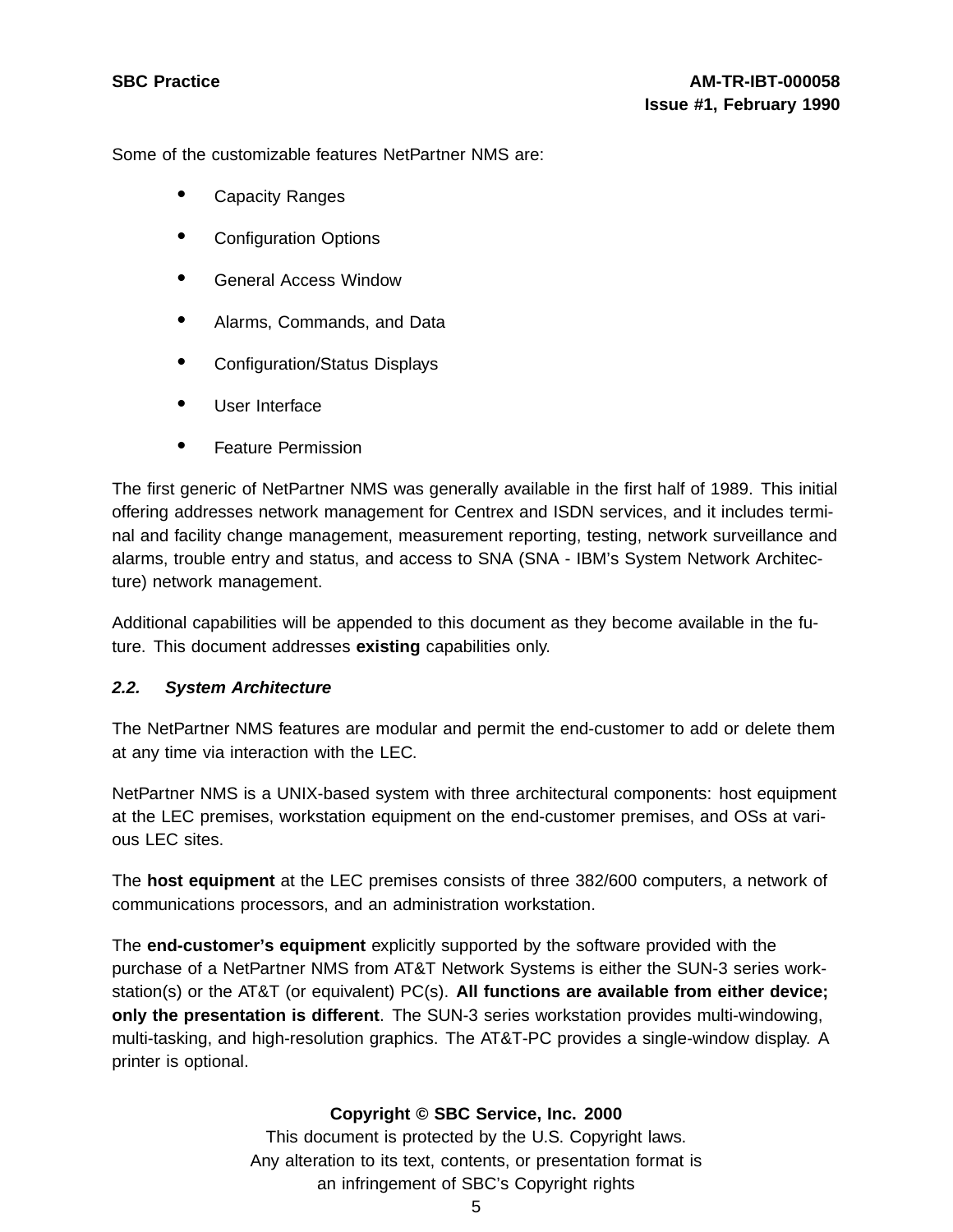The **OSs** are located at LEC sites, and are connected to the host complex via private lines or dial-up through a Datakit VCS. The types of OS connections are dependent on the OS and include two-way or one-way, and dedicated or dial-up, with speeds of 1200, 2400, 4800, and 9600 bps.

## **2.3. Operating Environment**

The user uses the SUN-3 series workstation(s) or the AT&T (or equivalent) PC(s) to interface the NetPartner NMS host communications processor. The user interface supports a menudriven, graphics enhanced, multi-windowing and multi-tasking environment on the SUN-3 series workstation.

## 2.3.1. Customer Provided Equipment and Network Requirements

The end-customer accesses the NetPartner NMS with and end-customer provided workstation interfacing wit the NetPartner NMS host communications processor.

- A. Workstation Requirements
- The end-customer workstation must be a SUN-3/60 workstation or equivalent to provide full functionality, including multi-windowing, multi-tasking, and high-resolution graphics. It must support at least 8 packets per second to maintain a reasonable level of browsing speed. It must also support VT 100 terminal emulation software for access to OSs and IBM's 3274 cluster controller emulation software for access to SNA network. Each end-customer PC must be the AT&T-PC (Model 6312 WGS [WGS - Work Group Station] /6300 Plus) or MS-DOS based compatible PC. It must have an asynchronous port to support the 1200, 2400, 4800, and 9600 bauds.
- B. Network Requirements
- The connection between the NetPartner host and the end-customer SUN-3 series workstation is via dial-up, private line or DSL using X.25 and/or point-to-point links. The connection between the NetPartner host and the end-customer AT&T PC is via dial-up or private line.

#### 2.3.2. User Access to NetPartner NMS

The end-customer uses the SUN-3 series workstation(s) or the AT&T (or equivalent) PC(s) to interface the NetPartner NMS host communications processor. The end-customer equipment is connected to the host equipments via synchronous point-to-point and/or X.25 (packet switched) SUN-3 series workstation links and asynchronous AT&T-PC links. The point-to-point link can

## **Copyright © SBC Service, Inc. 2000**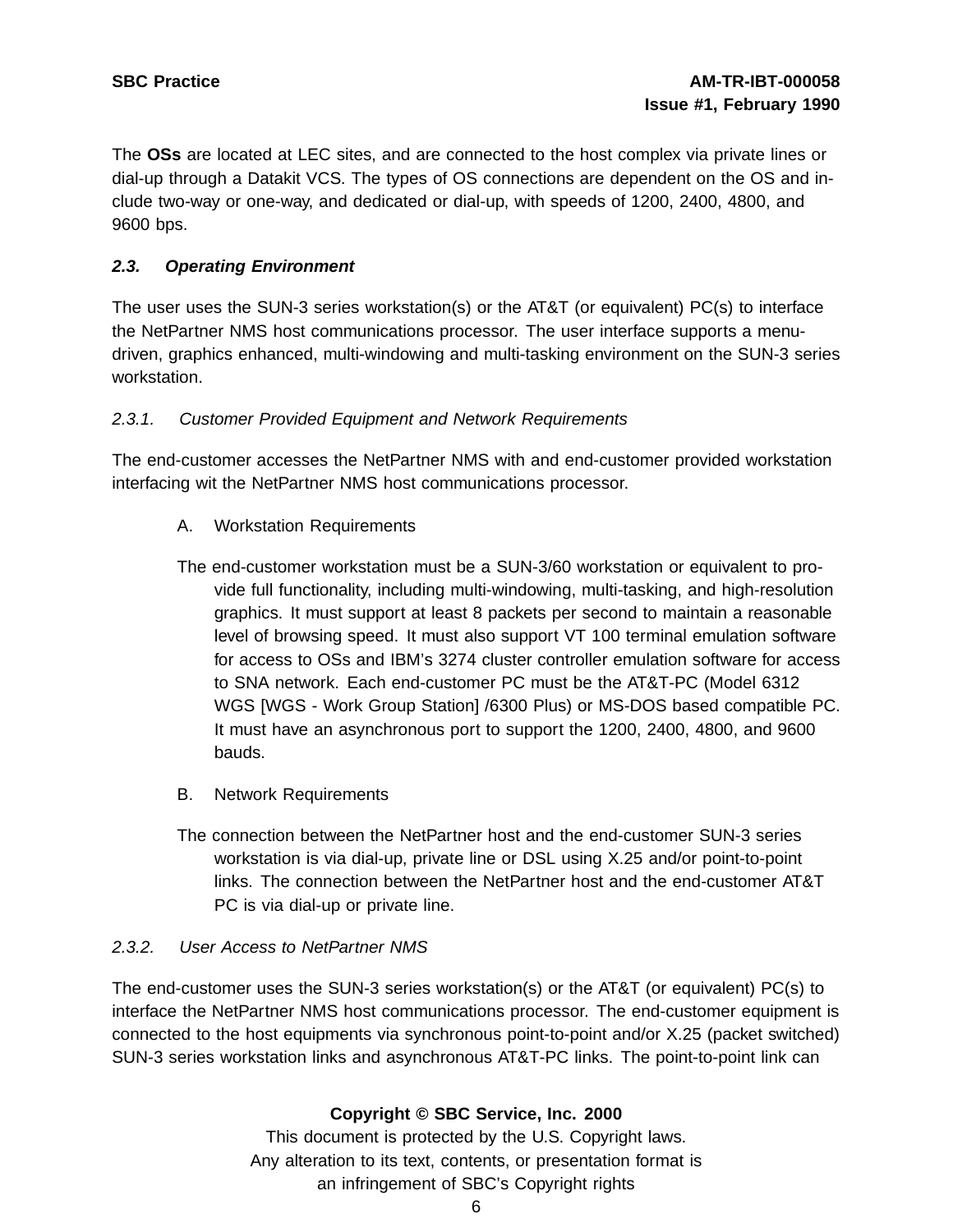## **SBC Practice AM-TR-IBT-000058 Issue #1, February 1990**

be a dial-up or a dedicated connection. The packet switched link can be dedicated or packet switched connections. In an ISDN environment, a 64 or 56 Kbps packed-switched B channel or a 9.6 Kbps D channel can be used. In the non-ISDN environment, the connection is either via a dedicated 64, 56, 48, 19.2 or 9.6 Kbps link or a dial-up 9.6 Kbps link.

The initial setup will offer 56 Kbps access.

The communications processor holds the NetPartner NMS end-customer databases and communications software. It handles the communications between the end-customer workstation(s) and the NetPartner NMS host.

## **3. Overview: Core, User, and Administrative Functions**

## **3.1. Core Features of the NetPartner NMS**

The following features ensure easy and convenient operation throughout the NetPartner NMS as well as maintain system security and integrity.

- Security:
	- Security and screening in the host computers to permit 5 to 10 endcustomer businesses (e.g., a retail chain, a university, or a state government) and up to 20 simultaneous users on a single NetPartner NMS
	- User permission classes from LEC
	- System access security via logon and password inputs
	- Security restrictions that permit each end-customer to view only information only about their network
- Graphical real-time alarm status display
- Standard and expert selection windows
- Multi-window management
- Logging of user activity to retrace entered commands, and to track patterns of feature use
- Browsing through logged data such as surveillance alarms and test results.
- Translation of alarm messages from the LEC OSs into <sup>a</sup> user-friendly format

## **Copyright © SBC Service, Inc. 2000**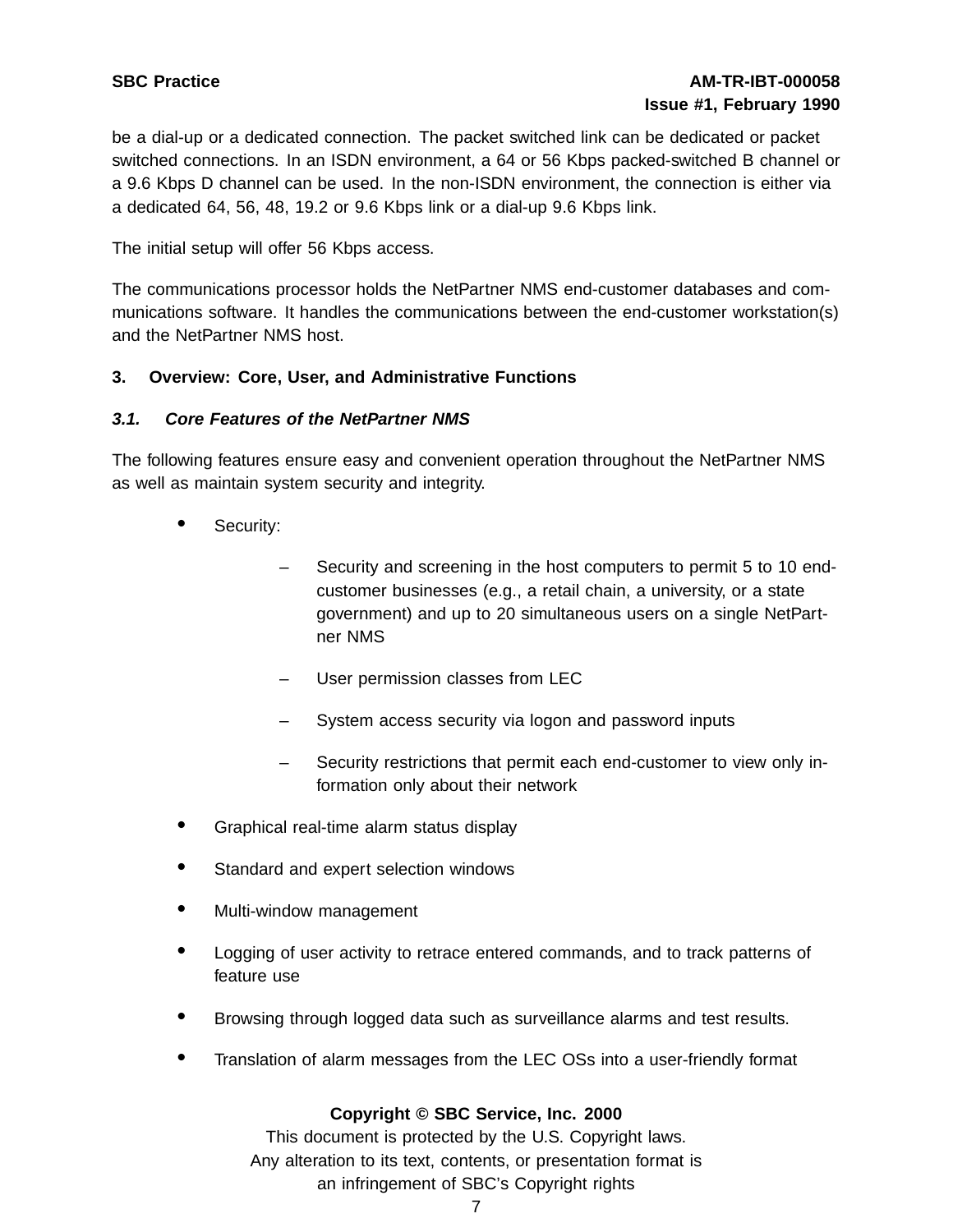- <sup>A</sup> simplified, unified user interface
- Help information
- Menu-driven inquiries and reports

#### **3.2. NetPartner NMS Task Types**

NetPartner NMS allows a user to run multiple tasks simultaneously. For example, an endcustomer can browse the surveillance log, run a digital test, run a metallic test, and enter a trouble ticket simultaneously. This means that a customer can have multiple tasks on the same screen active at one time. There are several task types in NetPartner NMS, including terminal emulator, browser, and test/status.

- The **terminal emulator** task accesses network management software packages that enable the users to enter information. In a terminal emulator task, the users enter requests and information about their network with the keyboard.
- The **browser** task displays log files. When in <sup>a</sup> browser task, the user reviews <sup>a</sup> specific log file, such as a maintenance log; the users do not directly input any information to the log. The browser task has the same five buttons along the top of the window. In addition, the browser task has nine executable buttons along the bottom of the window:
	- Scroll Up
	- Scroll Down
	- Msg Up
	- Msg Down
	- First Msg
	- Current Msg
	- Print Saved Msg
	- Save Msg
	- Set Time

#### **Copyright © SBC Service, Inc. 2000**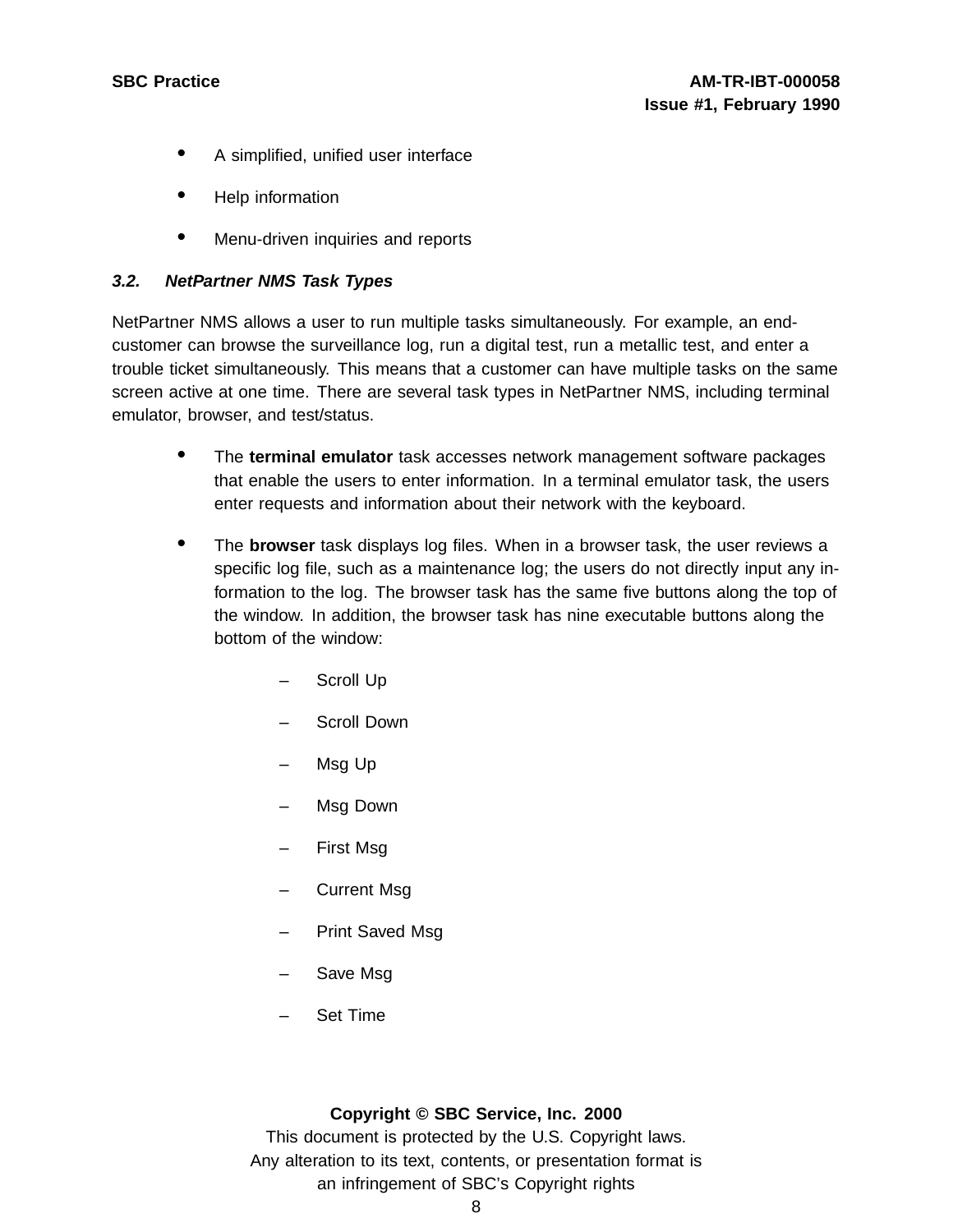• The **test/status** task can access log files the same way the browser task does. However, in a test/status task, the users initiate tests on lines and initiate status requests on lines and trunks. The results of these tests and status requests appear in log files in the window. Along the right side of the test/status window is a numeric keyboard. Users use this keyboard to enter line numbers and trunk group and member numbers for tests and status requests.

## **3.3. End-Customer Interactions**

The user interface is the end customer's access into NetPartner NMS. It consists of specialized software residing in the workstation or PC that supports interactions between a user and the NetPartner NMS host complex. The user interface provides core functions such as window and menu management, plus additional functions accessed via connections to the LEC operations systems.

NetPartner NMS provides CPE software for a menu-driven, graphics-enhanced multi-window Sun series 3 workstation, or , if an AT&T-PC is used, a single-window display is available. **All functions are available from either device; only the presentation is different**.

Hierarchal menus are provided with five top-level menu items:

- Network management
- Customer services
- Utilities
- Desktop
- Log-off

All **network management** functions that the LEC offers the end customers are integrated in the network management category. For example, the customer has access to line and trunk queries, testing, recent change, and trouble entry and review.

**Customer services** are grouped by system, rather than function. This category includes customer-owned systems.

The **utilities** functions are those that apply to the workstation. For example, printing capabilities and locking the screen are utilities. **Desktop** gives the user access to special core features and the console clock. **Log-off** allows the end customer to exit NetPartner NMS.

## **Copyright © SBC Service, Inc. 2000**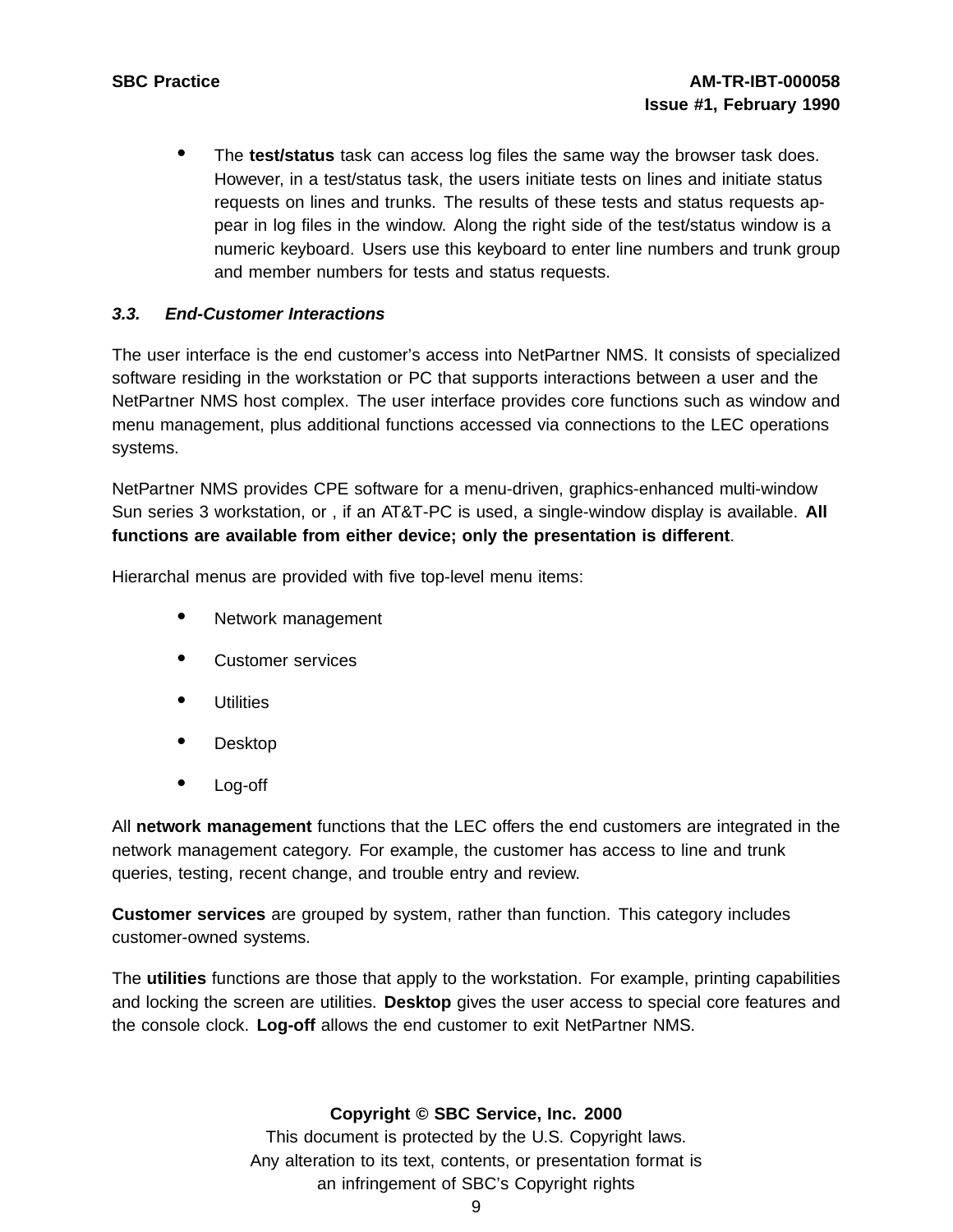All **network management** functions plus the **logoff** function are provided via the NetPartner host complex, and hence are covered in this technical interface specification between the host complex on LEC premises and the CPE. **Customer services, utilities, and desktop** are done entirely on customer premises and hence are not covered in this specification.

## **4. Detailed Customer Services and Features Provided Via Access to LEC Operations Systems**

In this section, we describe the functions provided to end-customers via access to OSs on LEC premises. The NetPartner host complex acts as a gateway for these services, sending information to customer premises equipment.

After opening with the background on the conventions, physical interface connection, low level format, and details of the high level interface operations, we turn to the specifics of each customer service. Each feature as offered by NetPartner host equipment in conjunction with customer premises equipment is described functionally, followed by the technical details of the interaction between the CPE and the LEC-based host to provide that function.

More information and details on each feature can be found in the NetPartner NMS User's Guide, OPA-3P446-01, available from AT&T, 1-800-432-6600.

## **4.1. Technical Background for Interface**

## 4.1.1. Conventions Used

In this section, most strings are given literally. Strings of the form<XXX> are not literal, but have meaning depending on the XXX. Some common examples are <CR> for carriage return, <NL> for new line, and <SP> for space. All others are the proper names of keys (such as tilde) or are explained in the text following the usage. This quoting mechanism is used since both single and double quotes appear in the specification but the greater and less than sign do not. Unless otherwise specified, the literal strings given are NOT carriage return terminated.

## 4.1.2. Physical and Electrical Interfaces

The connectivity between the device described in this specification and the NetPartner host complex will be an asynchronous ASCII interface. This interface will have a speed of 1200 baud minimum and 9600 baud maximum. Unless otherwise noted, all output from the host complex to the PC is in human readable form when displayed on a VT100TM compatible device.

Data transferred between the device and the host complex will be in the following format:

**Copyright © SBC Service, Inc. 2000**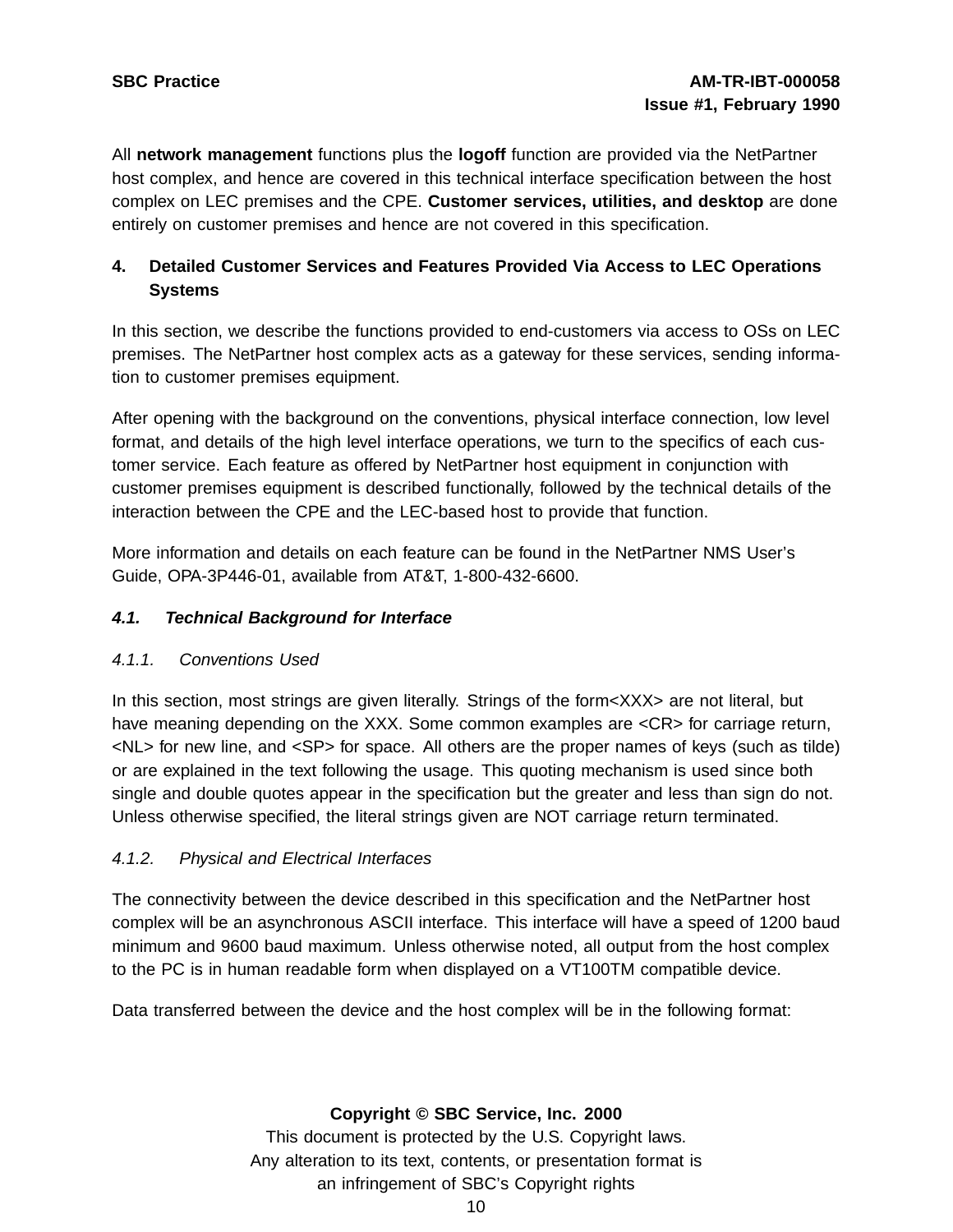| <b>Start Bit:</b> |      |
|-------------------|------|
| Data Bits:        | 8    |
| Stop Bit:         |      |
| Parity:           | none |

Both devices must be able to provide hardware flow controls by use of TRS and CTS signals. Software flow control may be used - DC3 (Control S) and DC1 (Control Q), also known as XON/XOFF - but is not required. A break length of 200 milliseconds is expected.

The electrical interface will be in an RS-232C standard. The following signals will be supported:

| PIN            | <b>SIGNAL</b>             |
|----------------|---------------------------|
| 1              | Frame Ground (FG)         |
| $\overline{2}$ | Transmit Data (TxD)       |
| 3              | Receive Data (RxD)        |
| 4              | Request to Send (RTS)     |
| 5              | Clear to Send (CTS)       |
| 6              | Data Set Ready (DSR)      |
| 7              | Signal Ground (SG)        |
| 8              | Data Carrier Detect (DCD) |
| 20             | Data Terminal Ready (DTR) |

The physical interface will use a DB 25 type connector. Both the CPE device and the host complex will provide male type connections and be wired as Data Terminal Equipment (DTE). In the event that distance between the device and the host complex is greater than 100 feet, modems should be installed to provide the interface. The selected modems must support class 4 MNP (MNP is a trademark of Microcom, Inc.) error control protocol. It is recommended that modems, such as an AT&T 2224G, that support MNP class 4 and one or more command protocols, including Hayes Smartmodem 2400 (Smartmodem 2400 is a trademark of and Hayes is a registered trademark of Hayes Microcomputer Products, Inc.), be used.

## 4.1.3. High Level Operations

## 4.1.3.1. Connecting to the Host Complex

Once the physical link to the host complex is established, the host complex will reply to the PC. The reply will end in the literal string

## **Copyright © SBC Service, Inc. 2000**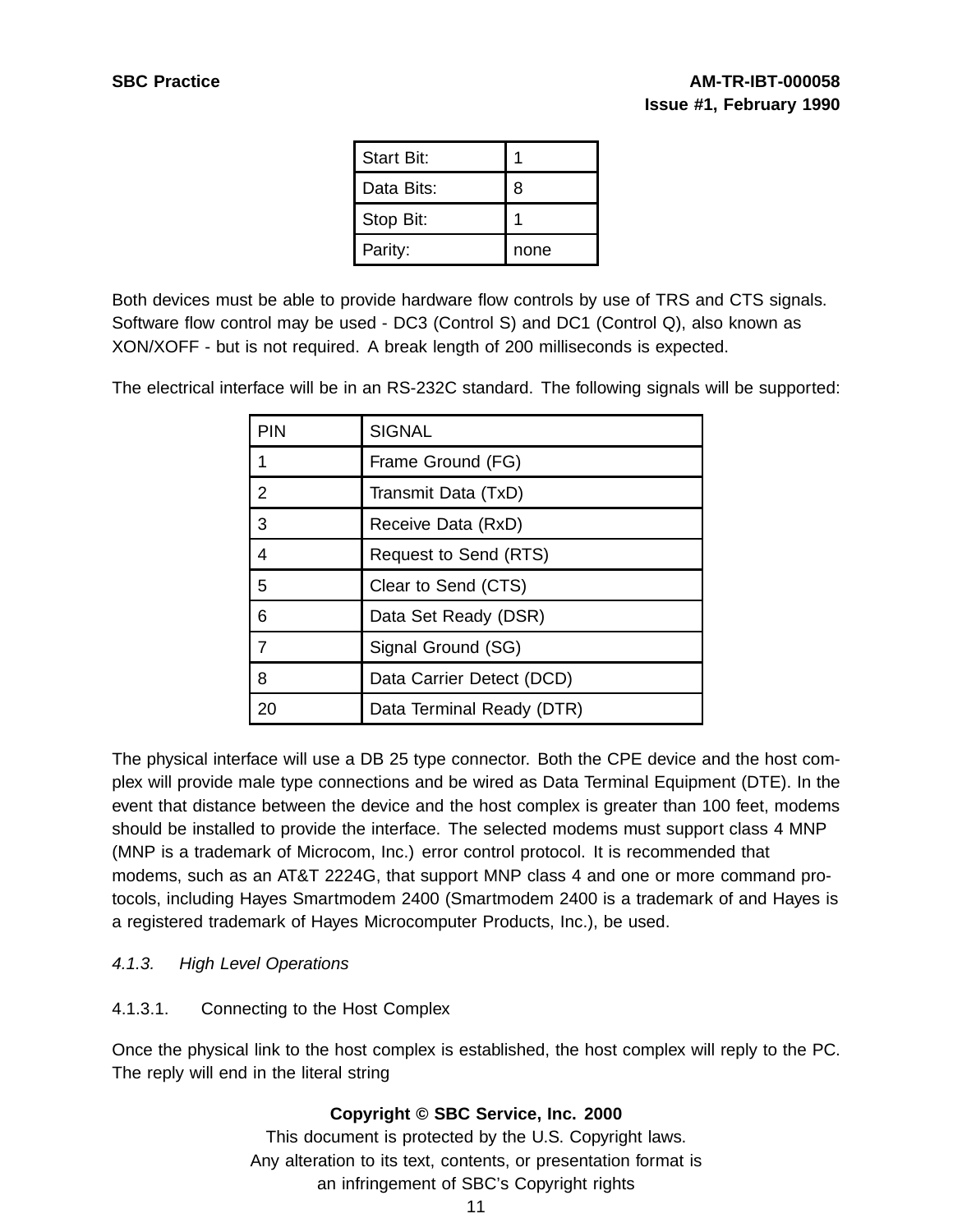#### **login:**

At this point, the host will expect a response of a login, terminated by a carriage return. The host complex will then reply with the literal string

#### **Password:**

At this point, the host will expect a password, terminated by a carriage return. If the password is acceptable to the host complex, the host complex reply to the PC will end with two strings

#### **<escape>[2J<CR><NL>**

and

#### **<escape>[24;OfPlease use the mouse to select**

**a connection. <CR><NL>**

#### **Connection?**

The second string informs the PC that the host complex is ready to accept a request for a session.

If an invalid login or password is provided, the host will respond with

## **Login incorrect <CR><NL>**

**login:**

An incorrect login/password sequence can be tried over and over for a sixty second interval, at which point the host will drop the connection.

## 4.1.3.2. Disconnecting from the Host Complex

Before the host will disconnect the PC, the PC must first exit any session the PC has established. Once the host is ready to accept a new session request, the PC can request disconnection by sending the string

#### **exit<CR>**

The host complex will then disconnect from the PC.

## **Copyright © SBC Service, Inc. 2000**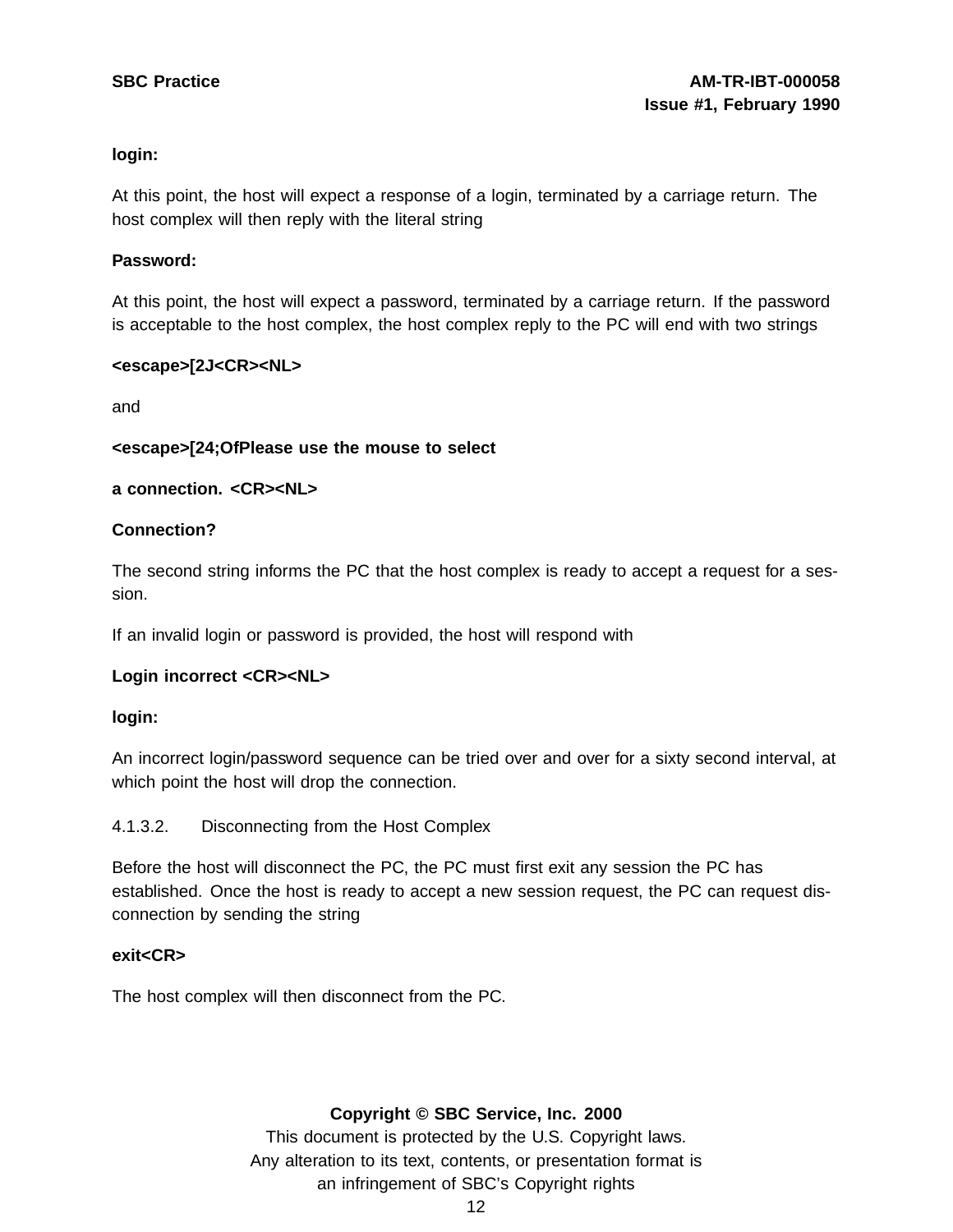## 4.1.3.3. Session Requests

Session requests are requests sent to the host complex from the PC after the user has chosen a function from a menu or command interface provided by the PC. The host complex will accept the following carriage return terminated strings as session requests:

**csr trafflog maintlog dnoos tgoos alarms mlt ras ap**

**ga**

These sessions are of the three task types defined in Section 3.2: terminal emulation, browser, or test/status. They relate to the functions described in later sections of this document respectively as follows:

The details of each session are outlined separately, under the functional description of each capability.

## 4.1.3.4. Forced Session Termination

The PC can terminate a session by sending the correct session specific string or it can force termination. The sequence of

## <**CR><tilde><period><CR>**

will forcibly terminate any session at any time. This method is not graceful and it may have side effects in the session. The PC should avoid using this sequence during most sessions.

## **Copyright © SBC Service, Inc. 2000**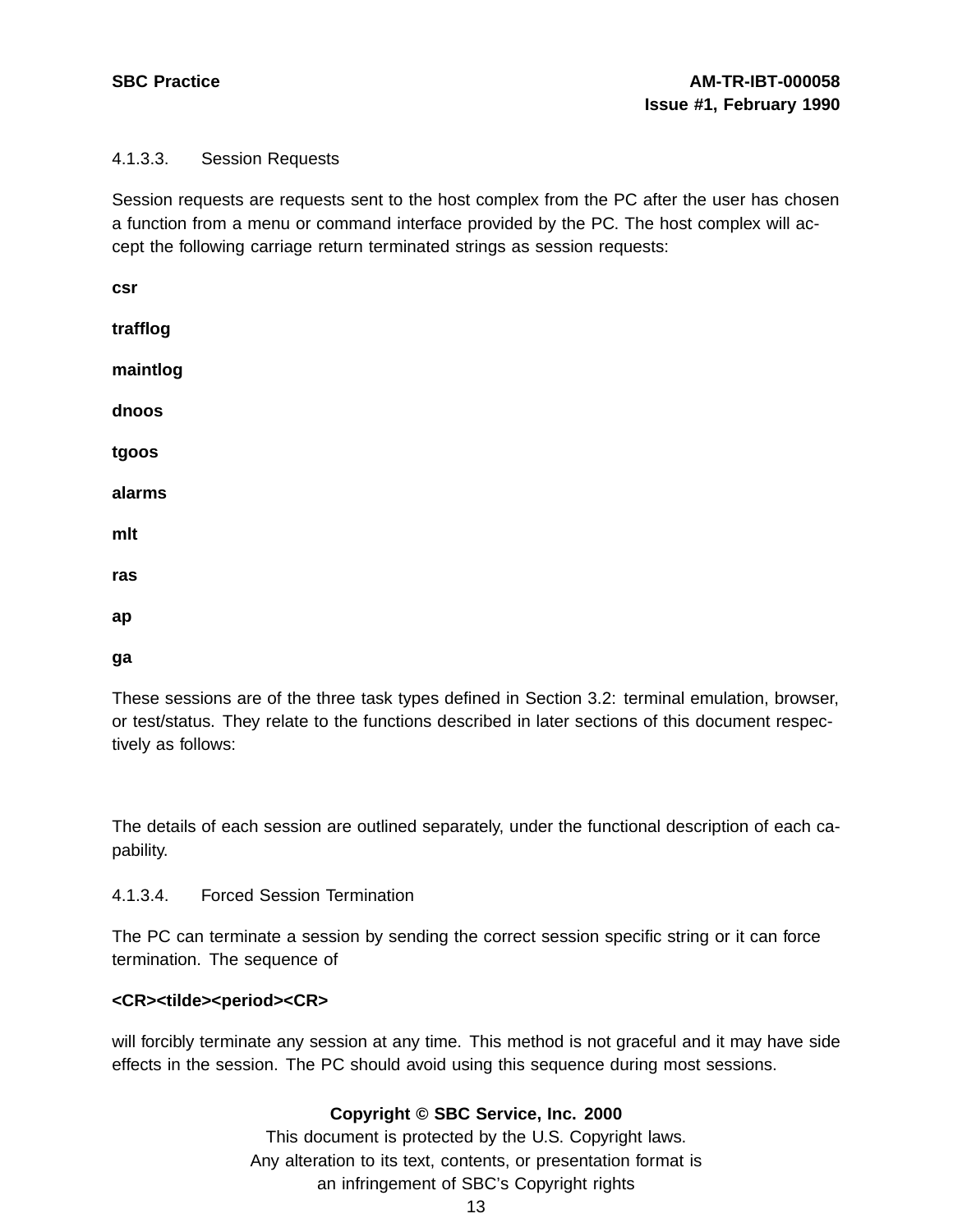## 4.1.3.5. Recognizing Session Termination

The host complex informs the PC that it is ready for a session request by sending the string

## **<escape[24;OfPlease use the mouse to select**

#### **a connection.<CR><NL>**

## **Connection?**

This string acknowledges a session termination, forcibly or otherwise. The PC must recognize this indication as signalling the end of any session.

## 4.1.4. Relationship Between Sessions and Connections

For each active session, there must be on virtual PC connection. On a given PC connection, the interface is expecting the termination of an active session before the activation of a succeeding session.

## **4.2. Terminal and Facility Change Management – Configuration Management**

## 4.2.1. General Description

NetPartner NMS provides end-customers **configuration management** control for the following end-customer services via an end-customer workstation: Customer Station Rearrangement (CSR), Automatic Route Selection (ARS), inventory on active lines, and comparison of Customer Premise Equipment (CPE) settings with 5ESS line translations for ISDN.

#### 4.2.2. Features

CSR is the re-arrangement, or moves, of analog and ISDN telecommunications lines and the change of features on those lines.

- Rearrange station telephone numbers
- Change, add or remove features and service options on <sup>a</sup> line.
- Verify pending changes and line features.
- Profile Centrex environments with totals and miscellaneous system information
- Bulk changes (same change on <sup>a</sup> multiple of Telephone Numbers [TNs]).

## **Copyright © SBC Service, Inc. 2000**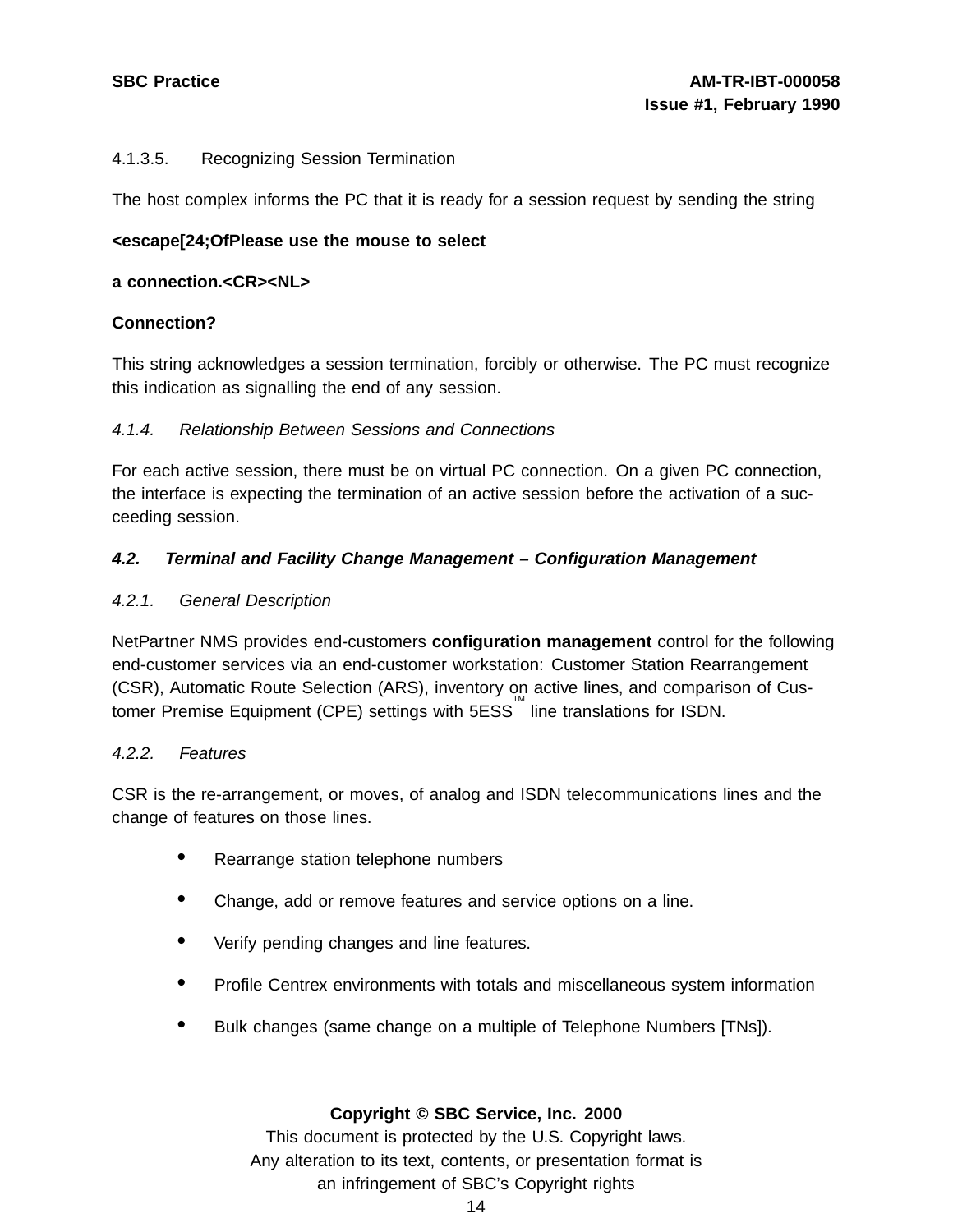- Database operations for query of which TNs have certain features and tally of TNs showing all values for a feature.
- View features active on line.
- On demand feature recent change.
- Selective facility feature verification for <sup>a</sup> specific line.
- Once end-customer feature set is defined, a process is started and automatically fills the databases through verifies of the switch.

ARS provides the ability to create, administer, and reconfigure routing patterns for private trunks, within restrictions defined by the LEC. It provides the ability to control the sequencing of outgoing route choices and thus be able to achieve least cost routing. The end-customer can change three basic attributes:

- Routing index order
- Facility restriction level
- Expensive route warning tone

Inventory on active lines provides the end-customer with the ability to match phone numbers with LEC-definable attributes such as equipment, name, and location. This same feature also provides the end-customer with the ability to compare the correct CPE settings and the corresponding 5ESS line translations for ISDN CPE.

## 4.2.3. Session Operation - csr

Terminal and facility change management operations are initiated via the "csr" session.

There may be numerous subsessions available under csr. The subsessions relate to the instances of customer station rearrangement vehicles that are defined on the local NetPartner host complex by the system administrator. The specific names of these subsessions are only defined on a per system basis at system installation and are not known to NetPartner in advance. Hence this section deals with **example** subsession names only.

The subsessions all follow the same pattern. Typically, users will request one of these functions from the PC. The PC will then open a session, i.e., csr, with the host as previously defined in Section 4.1. The host complex determines what the available subsessions are, and then sends to the PC a count of how many different subsessions there are to pick from. The count is a car-

## **Copyright © SBC Service, Inc. 2000**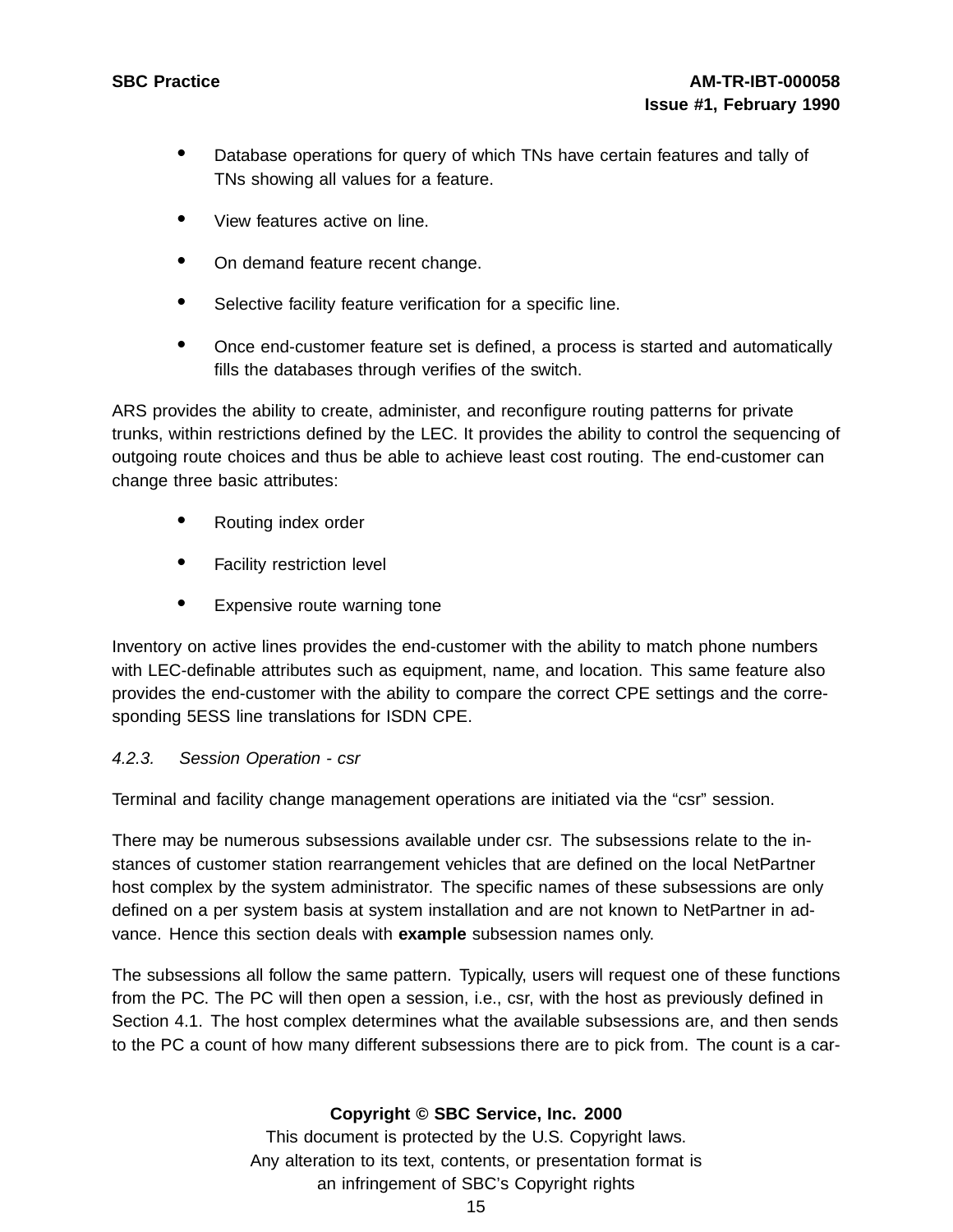riage return-newline terminated ASCII string. If there are none available, or if there is an error, a zero count is sent.

If the count is non-zero, "count" many pairs of strings are sent. Each pair contains a name defined by the DTC (such as may be shown to a customer on a menu) and the corresponding name of the subsession (as known to the NetPartner host). Each string of the pair is terminated by carriage return-newline. An example of the count and the strings is shown below:

**2**

**CSR for 555**

**macstr555**

**CSR fro 575**

#### **macstr575**

In this example, there are two pairs of subsessions available. The first may be known to the user as "CSR for 555" and is known to the NetPartner host as "macstr555" and the second is known to the user as "CSR for 575" and known to the host as "macstr575".

After the pairs are sent, the PC must reply with one of the subsession names followed by a carriage return, or one of the following carriage return terminated literal strings:

## **Cancel**

## **Failed**

Cancel implies that the PC no longer wishes to connect to the specified session. The failed reply indicates that the PC encountered an error when trying to load the available subsession names.

Once a subsession request is sent to the host complex, any normal ASCII input from the remote LEC OS (e.g., a customer station rearrangement vehicle) will be passed to the session. In other words, at that point, control is passed to the customer station rearrangement vehicle, which will view the PC as though it were a dumb terminal.

If the session is terminated, forcibly or otherwise, the host will send the string

## **<escape>[24;OfPlease use the mouse to select a**

**connection.<CR><NL>**

**Connection?**

## **Copyright © SBC Service, Inc. 2000**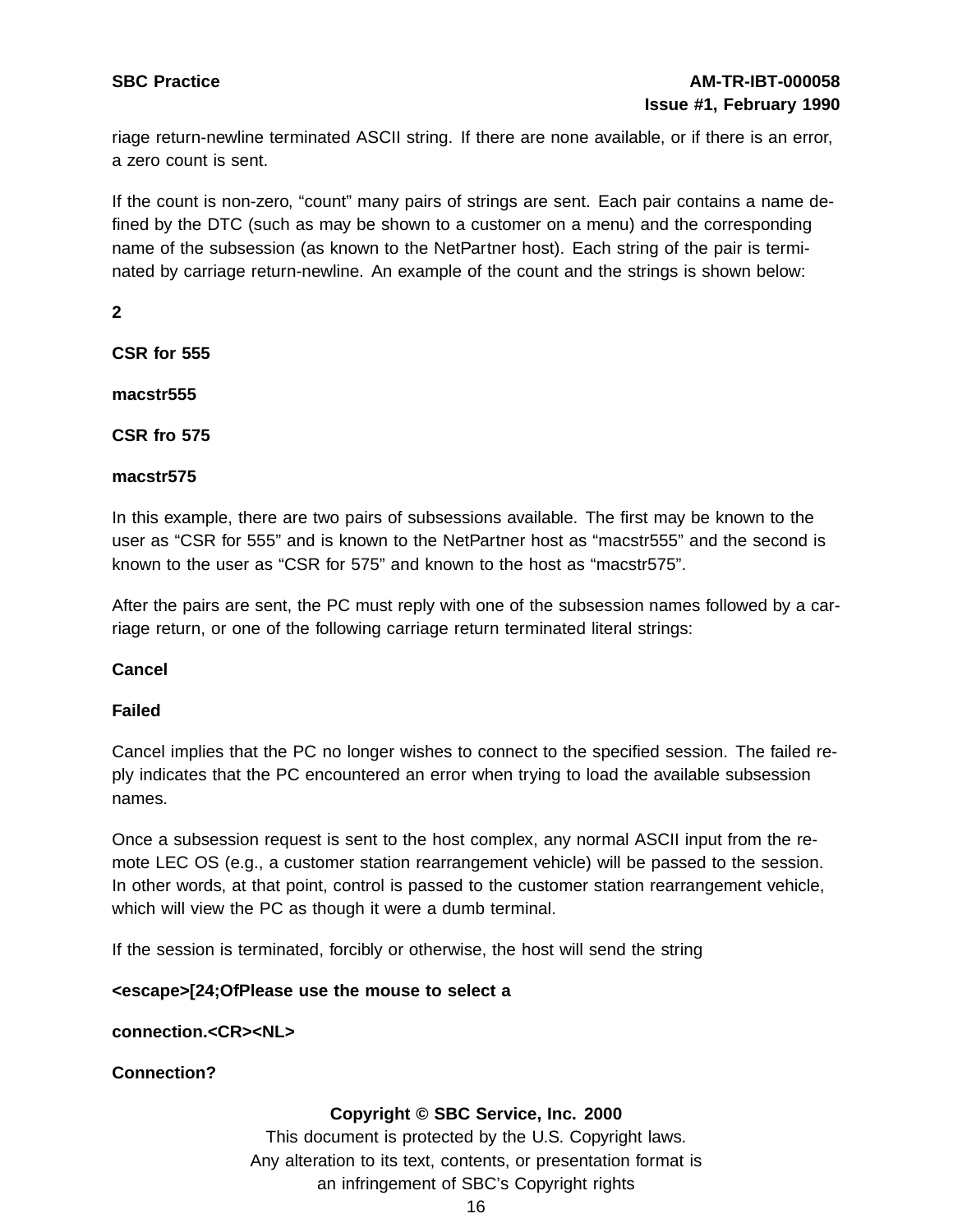to inform the PC that the host is waiting for a subsequent session request.

#### **4.3. Measurement Reporting – Network Planning**

#### 4.3.1. General Description

NetPartner NMS provides the end-customer with **network planning** capabilities. The endcustomer can access trunk traffic measurements in the form of User Defined Reports (UDR) that are constructed by the LEC. Trunk traffic measurements, such as peg count, usage and overflow, on an end-customer's private trunks can be used to administer, engineer, and forecast equipment and capacities on customer-subscribed trunks and tie lines. Measurement reports may be viewed on an end-customer terminal or printed at end-customer designated locations.

#### 4.3.2. Features

Traffic reports on end-customer LEC facilities can include features such as the following:

- Scheduled reports of <sup>30</sup> minute traffic data (peg count, usage, overflow count) for the following traffic:
	- Multi-line hunt group traffic.
	- Private trunk traffic such as tie line traffic.
	- Modem pools.
- Some examples of raw data reports available for the 5ESS switch are:
	- Trunk Overflow Exception Report
	- Trunk Overflow Summary Report
	- MLHG Overflow Exception Report
	- MLHG Overflow Summary Reports
- Reports may be viewed or printed at the end-customer location on end-customer equipment.

## 4.3.3. Session Operation - trafflog

Measurement reporting operations are initiated via the "trafflog" session.

#### **Copyright © SBC Service, Inc. 2000**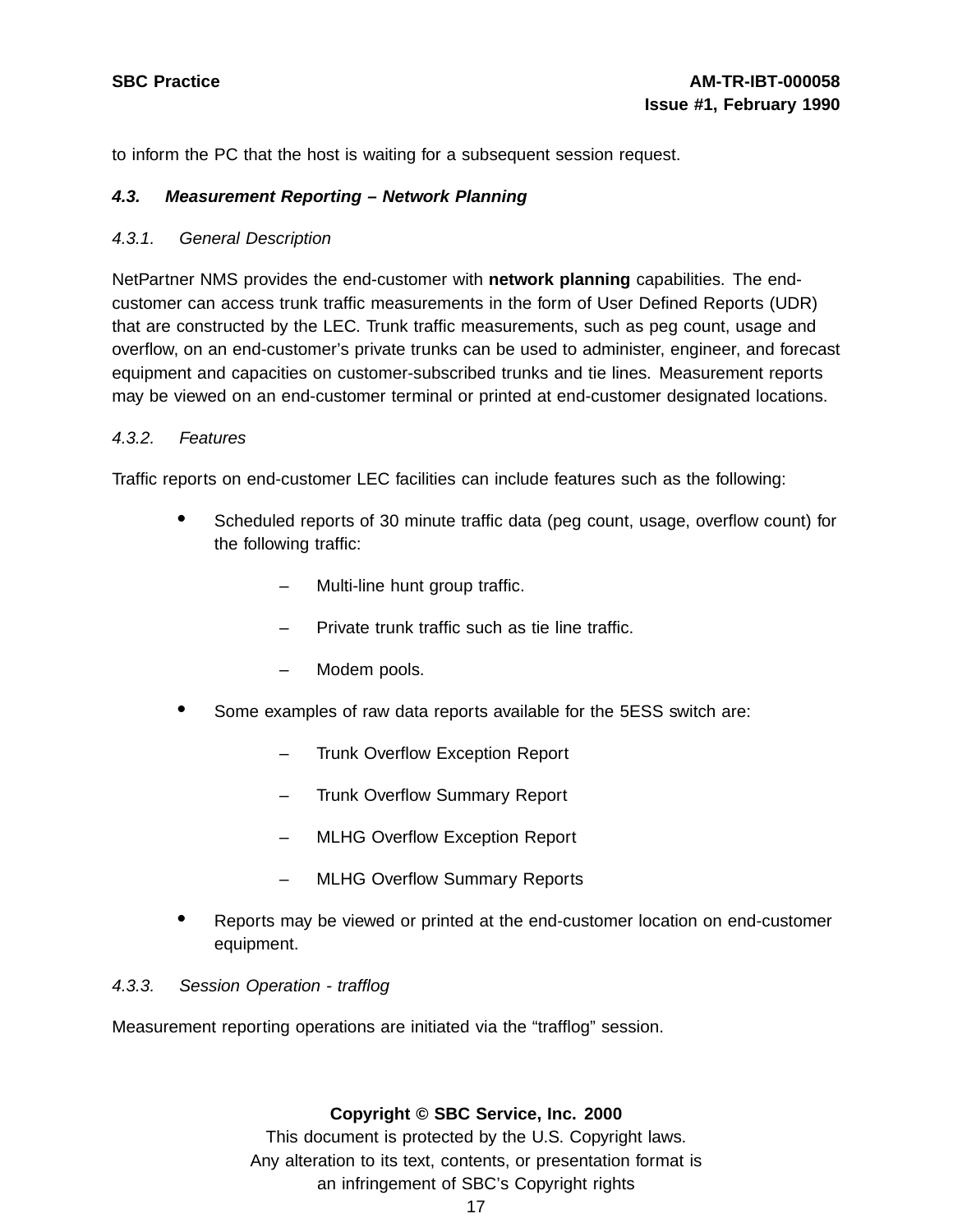The traffic log is available for browsing by the CPE device. The following basic input accepted by the trafflog session is:

**<escape>[A <escape>[B <escape>[C <escape>[D j:sof; j:eof;**

**;**

This input corresponds to the scroll up, scroll down, message up, message down, first message, current message, and session disconnect functions, respectively.

There is also an input which allows the user to switch quickly between the trafflog and the maintlog, tgoos, or dnoos sessions, which share a common interface and mode of operation. It has three parts: a header, middle section, and trailer.

The header is:

**b:**

The middle section is one of the following:

**<USERID>.misc**

**<USERID>.mtc**

**dn.oos.rpt**

## **tgk.oos.rpt**

where the <USERID> field is the user id that was used when the PC logged into the host complex. The .misc is the traffic log, the .mtc is the maintenance (also known as surveillance) log, and the two out of service reports.

The trailer is:

## **Copyright © SBC Service, Inc. 2000**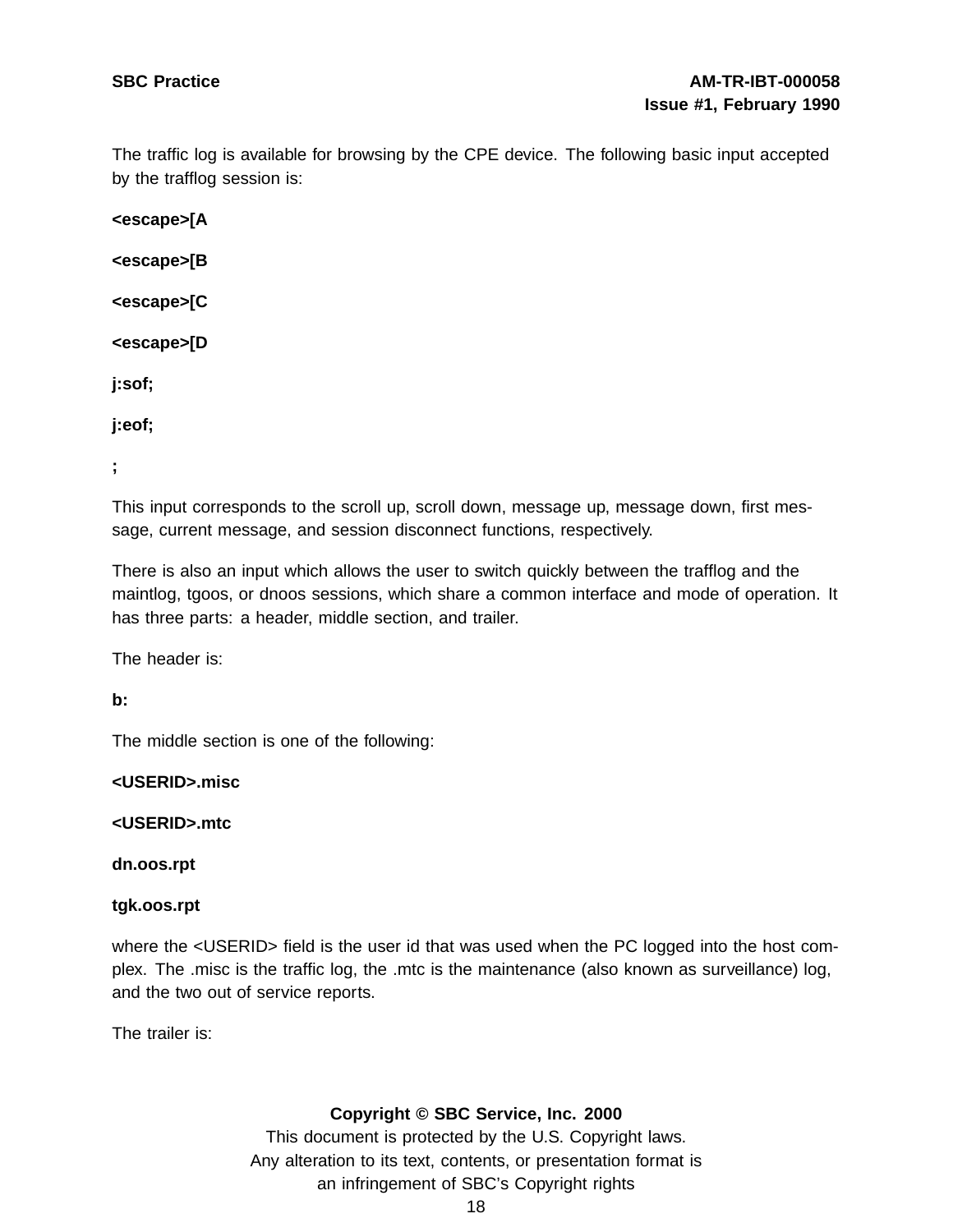**,,off;**

## **4.4. Network Surveillance and Alarms – Fault Management**

## 4.4.1. General Description

Surveillance of network equipment and subscribed services informs the end-customer about the health of the telecommunications network in real time. Knowledge of network status can lead the end-customer to invoke service-recovery plans, to begin repair activities, and to report troubles to their LEC.

The NetPartner NMS allows the end-customers to monitor and receive real-time surveillance messages from their network only. Any subset of these messages can be alarmed through the NetPartner to provide near real-time alarm indication.

## 4.4.2. Features

The following surveillance commands can be accessed by the user:

- Line/Trunk Status Query Lets the end-customer request real time status on <sup>a</sup> given line or trunk.
- Surveillance Log Lets the end-customers browse the log file that contains line and trunk information for that end-customer's network.
- Line Out-Of-Service Report Lets the end-customer browse line out-of-service reports that list lines that are out-of-service for that end-customer's network.
- Trunk Out-Of-Service Report Lets the end-customer browse trunk out-of-service reports that list trunks that are out-of-service for that end-customer's network.

NetPartner NMS provides surveillance messages and alarms translated into near-English form. The following end-customer service-affecting messages are provided and may be modified by the LEC:

- 1ESS/1AESS, 5ESS, DMS-100 switch line messages.
- 1ESS/1AESS, 5ESS, DMS-100 switch trunk messages.

## 4.4.3. Session Operation - dnoos tgnoos maintlog

The network surveillance and alarms feature involve several sessions - the dnoos, tgoos, maintlog, and alarms sessions. In addition, the actions for line and trunk status queries and

## **Copyright © SBC Service, Inc. 2000**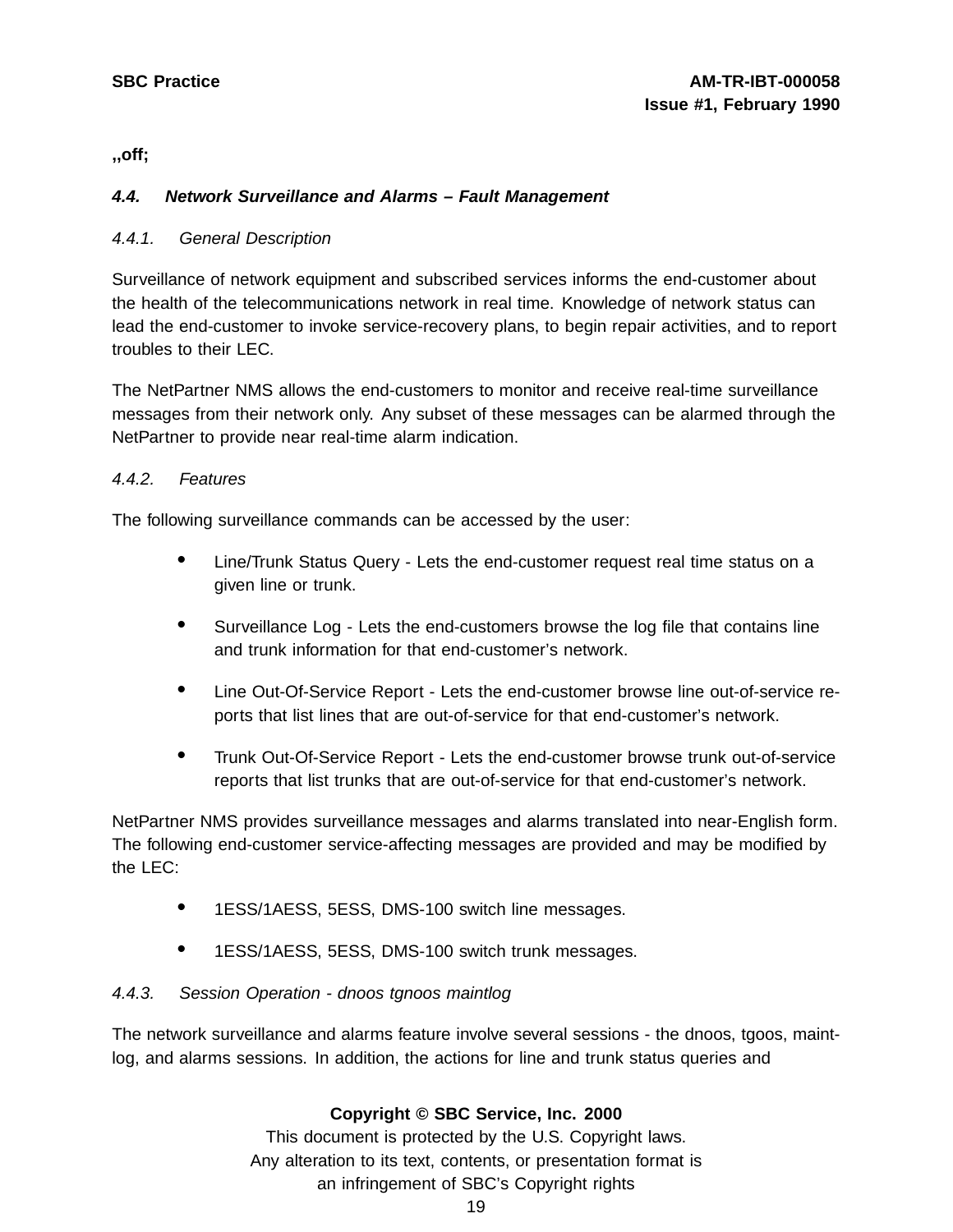commands under the maintlog session. Hence, session operations in this section are described in three separate groupings - dnoos/tgoos/(general) maintlog, additional maintlog features for status queries, and alarms. This first section begins with the dnoos/tgoos/(general) maintlog.

The maintenance (also known as surveillance) log and out of service reports are available for browsing by the CPE portion of NetPartner.

4.4.3.1. Basic Input

These sessions share a common interface. The maintlog session has extended capabilities for testing and status queries, which are listed separately. The following basic input accepted by these sessions is:

**<escape>[A <escape>[B <escape>[C <escape>[D j:sof; j:eof;**

**;**

This input corresponds to the scroll up, scroll down, message up, message down, first message, current message, and session disconnect functions, respectively.

## 4.4.3.2. Complex Input

In addition to the basic functions, there are three complex inputs accepted by these sessions. The first complex input is used to request filtering of by these sessions. The second complex input clears any filter patterns that might be present. The third complex input allows the user to quickly switch between the maintlog, tgoos, dnoos, and trafflog sessions.

## **4.4.3.2.1. Pattern Requests**

The first complex input is used to request filtering of the output using a given set of patterns. The form of the input has three parts: a header, one or more patterns, and a trailer. The header is:

## **set-pat="(toff<SP>**

## **Copyright © SBC Service, Inc. 2000**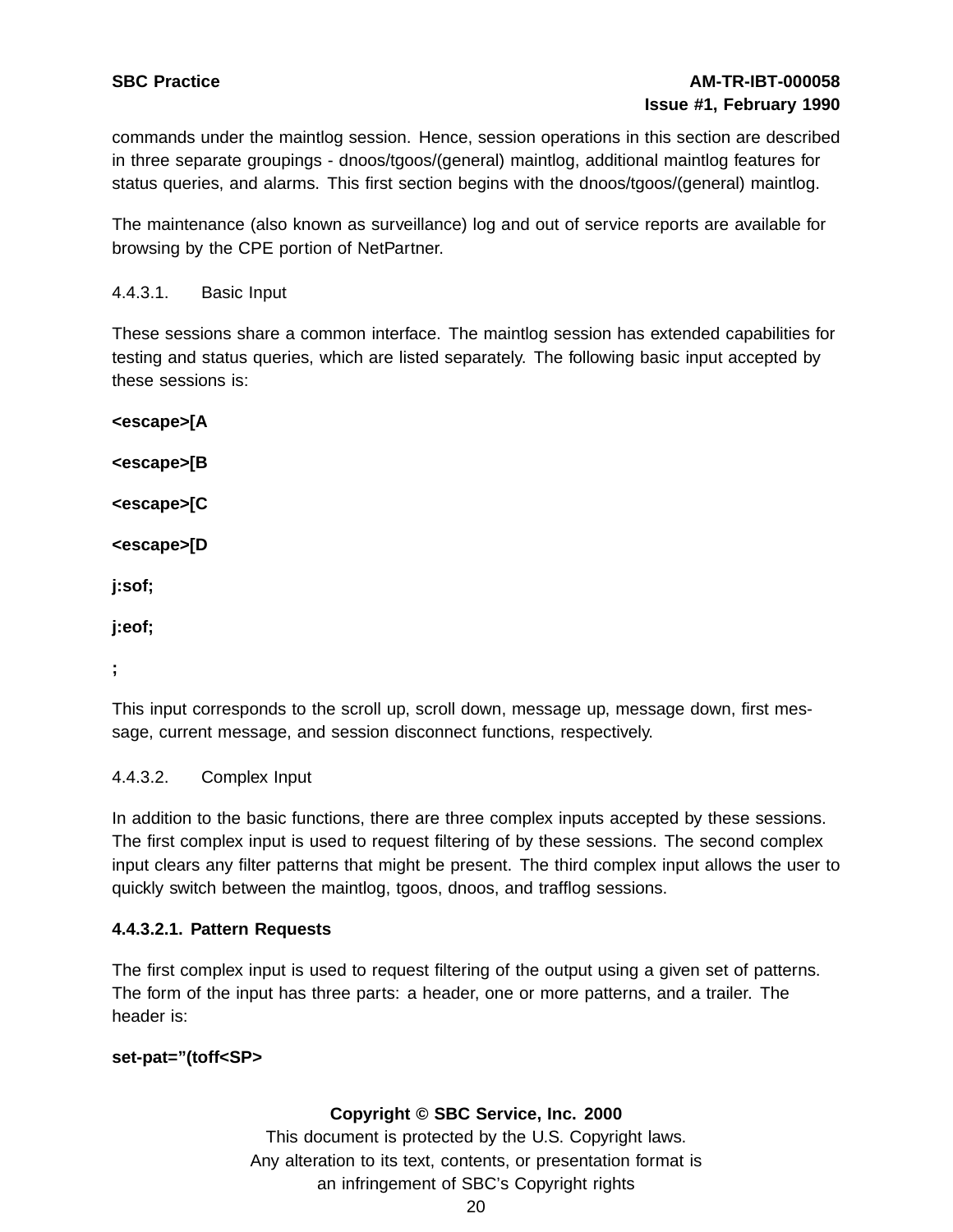The predefined available patterns are:

**tst.dn**

**tst.mlt**

**stat.dn**

**stat.tg**

**rmvrst.dn**

**rmvrst.tg**

**spec.dn('<EXCH>' , '<EXT>')**

## **spec.tg('<TGALIAS>')**

EXCH and EXT are the exchange (a 3 digit string, e.g., 555) and the extension (a 4 digit string, e.g., 1212) which make up the directory number (555-1212 in the example). The <TGALIAS> string can be any trunk group alias, a variable length string consisting of between on and 15 characters, including embedded blanks. If more than one pattern is used in a request, they must be separated by the following string:

## **<SP>+<SP>**

The trailer after the pattern(s) is:

## **)";j-eof;**

If the PC sends an EXCH, EXT or IGALIAS which corresponds to a facility that does not belong to the end-customer, the result of the eventual pattern match will be null.

## **4.4.3.2.2. Clearing patterns**

The second complex input clears any patterns that might be present. It is:

## **clear;j-eof;**

## **4.4.3.2.3. Quick Session Switch**

The third complex input allows the user to switch quickly between the maintlog, tgoos, dnoos, and trafflog sessions. It has three parts also. The header is:

## **Copyright © SBC Service, Inc. 2000**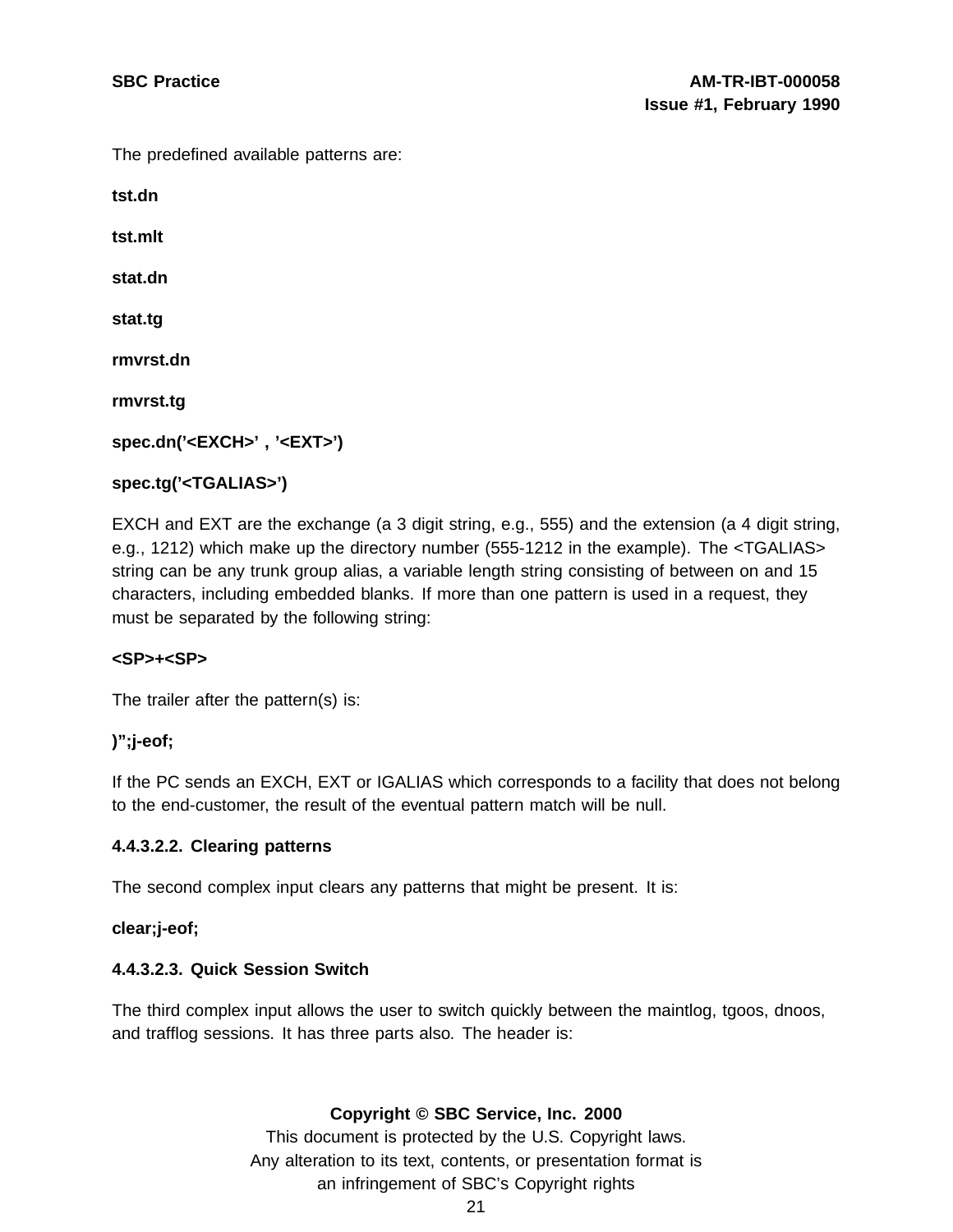**b:**

The middle section is one of the following:

#### **<USERID>.mtc**

#### **<USERID>.misc**

#### **dn.oos.rpt**

## **tgk.oos.rpt**

where the <USERID> field is the user id that was used when the PC logged into the host complex. The .mtc is the maintenance log, the .misc is the traffic log, and the remaining two are the out of service reports.

The trailer is:

**,,off;**

#### 4.4.4. Session Operation - Additional maintlog Features for Status Queries

The maintlog session has two additional features, vdn and vtg. Vdn is used for requests relative to directory numbers, vtg for requests relative to trunk groups.

The form of vdn is

## **<CR>vdn <SELECT> <DN><CR>**

## **<control-D><CR>**

## **j-eof;**

<SELECT> is a value of either 2, 3, or 4. A value of 4 for <SELECT> is used to query the status of a line. (Values of 2 or 3 are described in a different section of this document.) The <DN> field can contain any seven digit phone number that belongs to that customer. (Note that there are no quotes in this field.)

The vtg feature is similar:

## **<CR>vtg <SELECT> "<TGALIAS>"**

**<control>-D><CR>**

## **Copyright © SBC Service, Inc. 2000**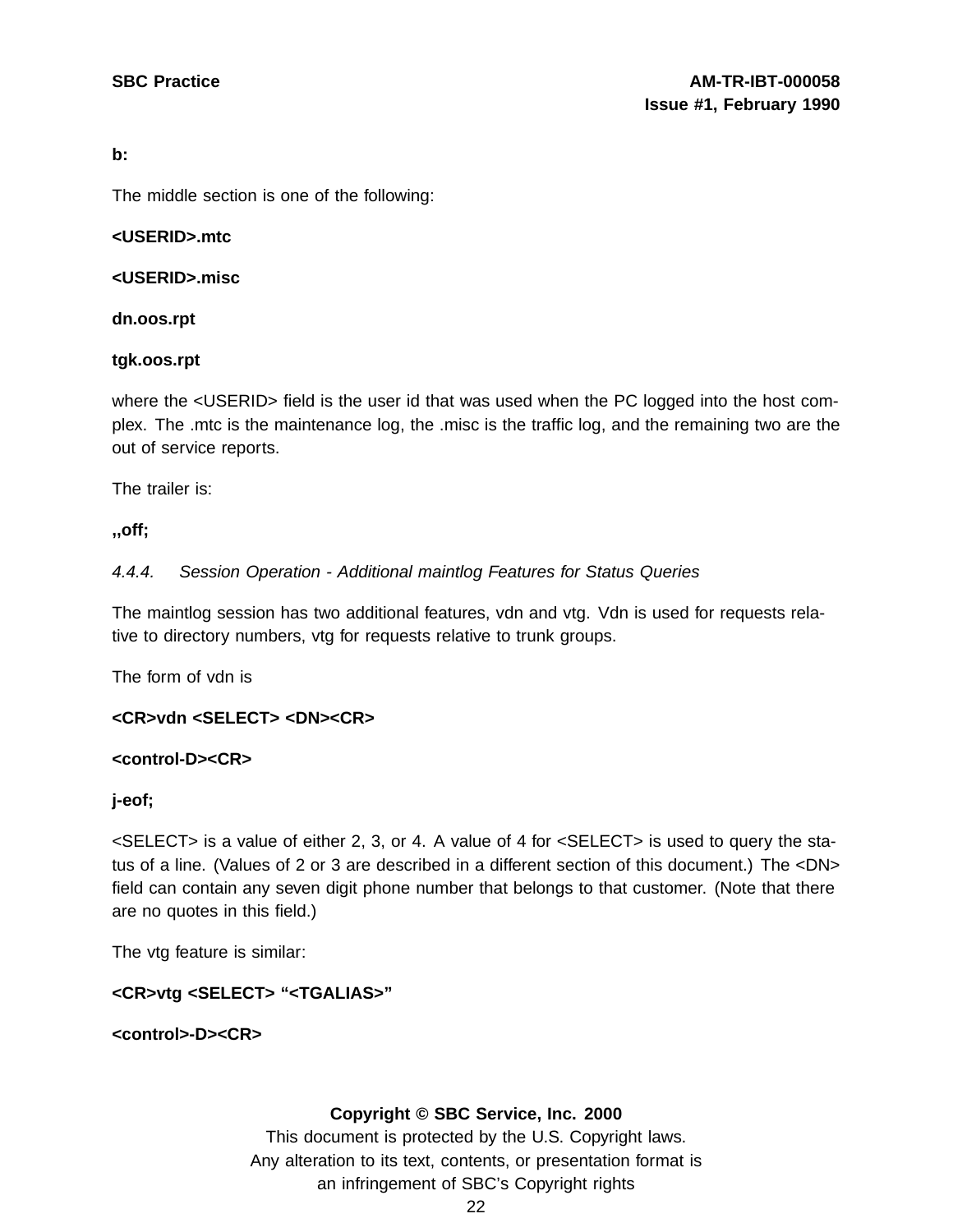## **j-eof;**

This command also has two data fields. Currently, 5 is the only valid value for <SELECT>, and indicates the query for the status of a trunk. As before, <TGALIAS> is any valid trunk group alias (i.e., belongs to that customer), 1-15 characters in length. Note that it is surrounded by double quotes.

If the CPE device sends the host complex an incorrect DN or TGALIAS, the error message sent from the host complex is:

## **Verify Failed or Insufficient Parameters. Data**

**was:<CR><NL>**

## **<code><CR><NL>**

where <code> is:

## **4 Line Status Query requested**

## **5 Trunk Status Query requested**

Results of these requests are available in the maintenance log, which can be accessed as described in Section 4.4.3.

## 4.4.5. Session Operation - alarms

ASCII-encoded text alarm information is sent across to a VT100 compatible device in real time when the "alarms" session is active. ASCII-encoded VT220 color information can be embedded in some portions of the alarm text information, if so defined by the LEC.

The actions available in the alarms session are retiring alarms, acknowledging alarms, and exiting the session. Acknowledge and retire both require specification to indicate what alarm or alarms are concerned.

All input to the alarms session must be transmitted with at least three seconds delay between each character. While a period of two seconds between each character will usually work properly, performance at that speed can not be guaranteed. This constraint may be relaxed in future releases.

**NOTE:** That alarms will only be sent when the alarm session is open; alarms will not interrupt the machine to machine dialogues of other sessions.

## **Copyright © SBC Service, Inc. 2000**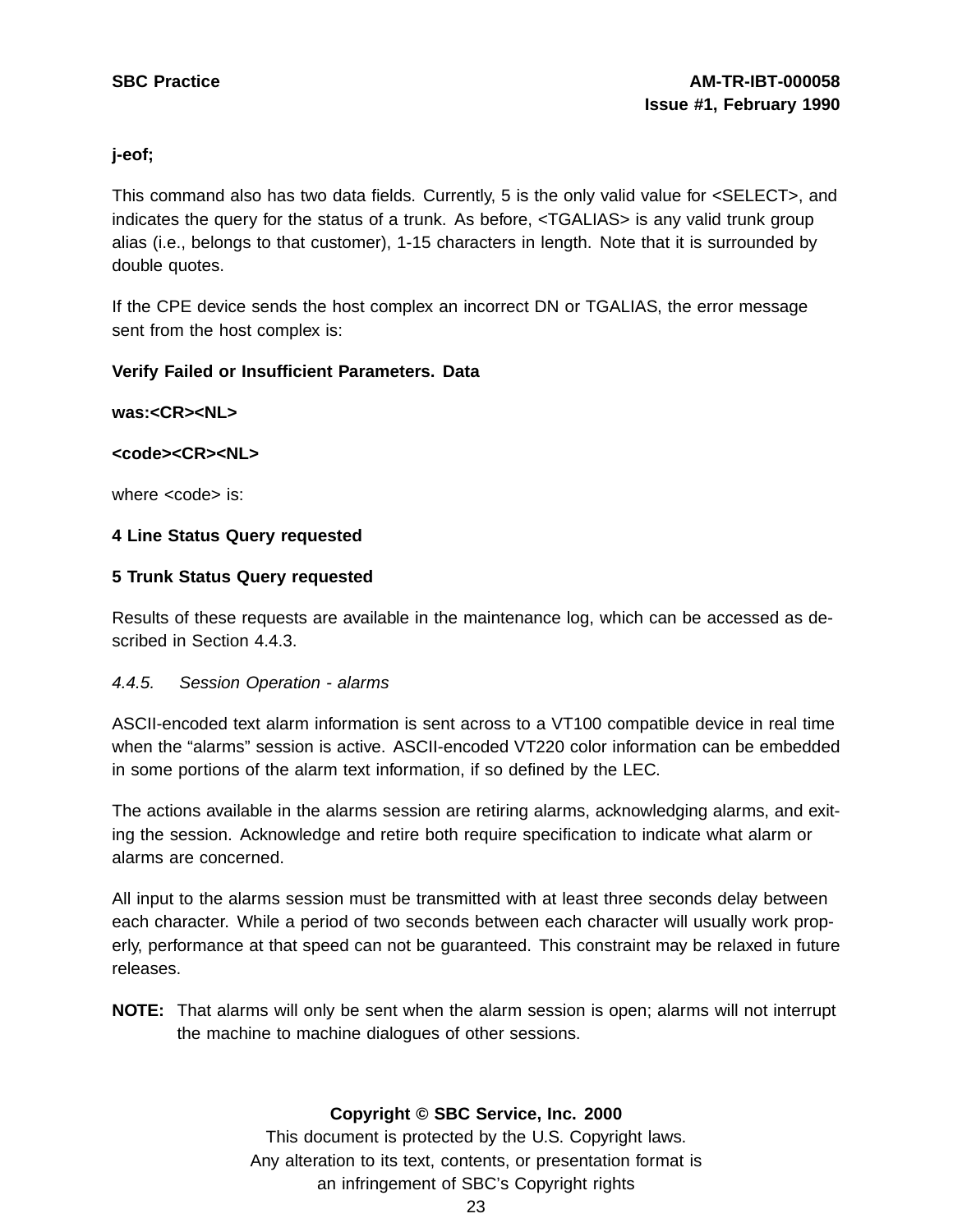## 4.4.5.1. Acknowledge

An acknowledge request looks like:

#### **a<alarm specifier>**

The alarm specifier is covered below.

4.4.5.2. Retire

A retire looks like:

#### **r<alarm specifier>**

4.4.5.3. Alarm Specification

There are three alarm specifications: every, minor, and indexed. They are respectively:

#### **e<CR>**

#### **m<CR>**

## **i<index><CR>**

"e" for "every" indicates that the action should be taken on all alarms currently active in the session. "m" indicates that the action should be taken only for those alarms currently active in the session that are defined by the LEC to be minor alarms. "i" is used to clear a specific alarm, where  $\leq$  index is the index that appears on the screen next to the alarm.  $\leq$  index  $\geq$  can be any number in the range of 1 to 19.

## 4.4.5.4. Exiting the Session

Instead of forced termination of the session, the PC should exit the session using

## **<control-X><CR>**

Forced termination is still available as always.

## **4.5. Testing – Fault Management**

## 4.5.1. General Description

Testing services include the Digital Loopback Tests (DLTs) and the Mechanized Loop Tests (MLTs), or electrical tests. DLTs allow end-customers to run digital loopback tests on their lines.

## **Copyright © SBC Service, Inc. 2000**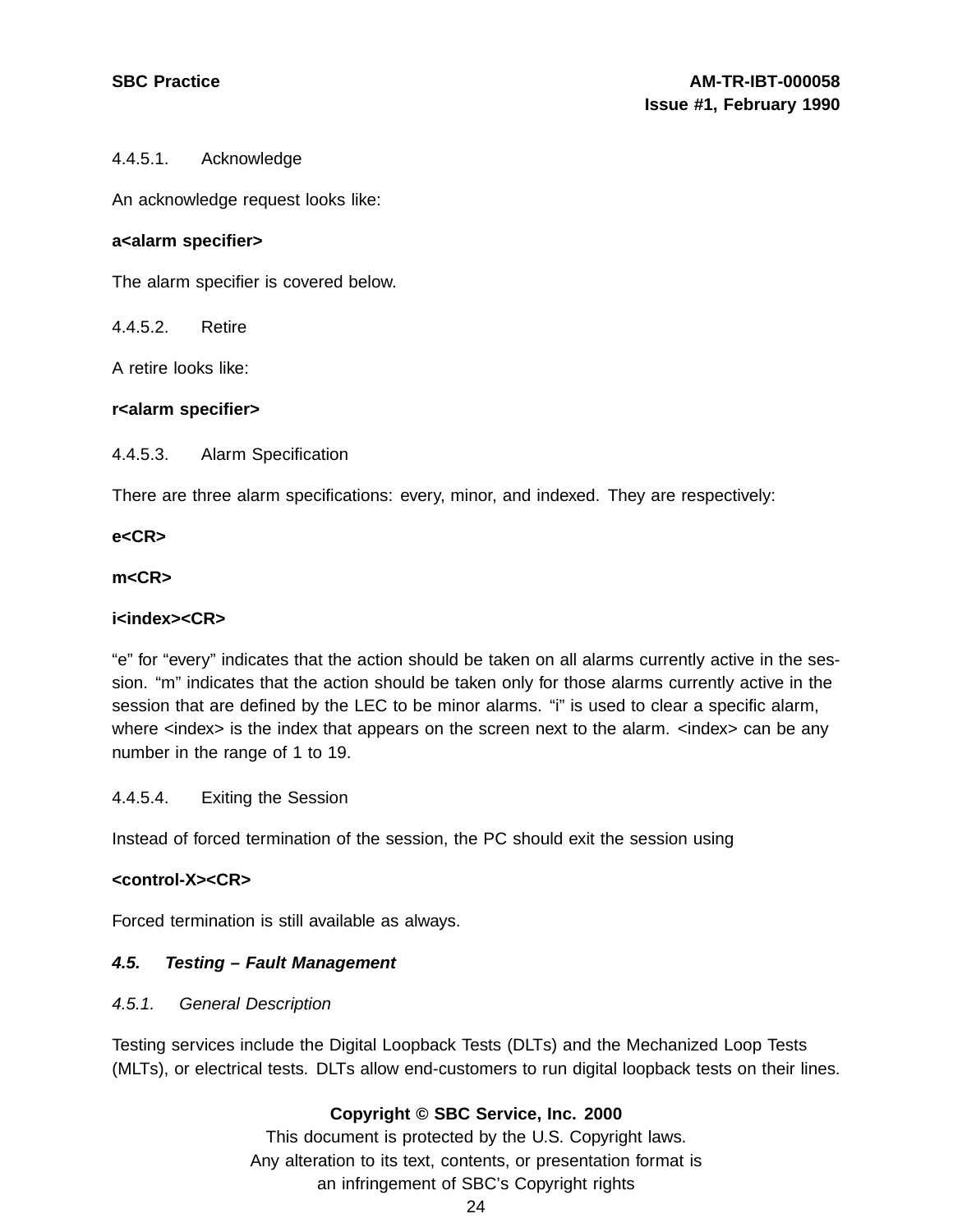In an ISDN environment, the DLT is run from the central office switch to the NT/1 on the endcustomer premises. MLTs provide end-customers with data on the electrical characteristics of a line. DLTs and MLTs allow problem confirmation, identification, and sectionalization. Test results are returned automatically for end-customer viewing or printing.

## 4.5.2. Features

• Digital Loopback Test (DLT)

The end-customer can execute digital loopback tests that verify the suitability of the loop for digital transmission. They can run tests on the D and B channels, or only on a single channel associated with an ISDN DSL (Digital Subscriber Loop).

• Mechanized Loop Test (MLT)

The end-customer can execute Mechanized Loop Tests (MLTs) on demand that verify the electrical characteristics of the loop.

## 4.5.3. Session Operation - maintlog Features for Digital Loopback Tests

Two sessions are invoked for test operations: maintlog and mlt. The maintlog feature is described first.

As previously described, the maintlog session has a "vdn" feature, which is used for requests relative to directory numbers.

The form of vdn is

## **<CR>vdn <SELECT> <DN><CR>**

## **<control-D><CR>**

**j-eof;**

<SELECT> is a value of either 2, 3, or 4. 2 is a request to begin a digital loopback test, 3 a request to stop a digital loopback test. (A value of 4 for <SELECT> was previously described.) The <DN> field can have any valid seven digit phone number, i.e., one that belongs to that customer.

**NOTE:** That there are no quotes in this field.

If the CPE device sends the host complex an incorrect DN, the error message sent from the host complex is:

## **Copyright © SBC Service, Inc. 2000**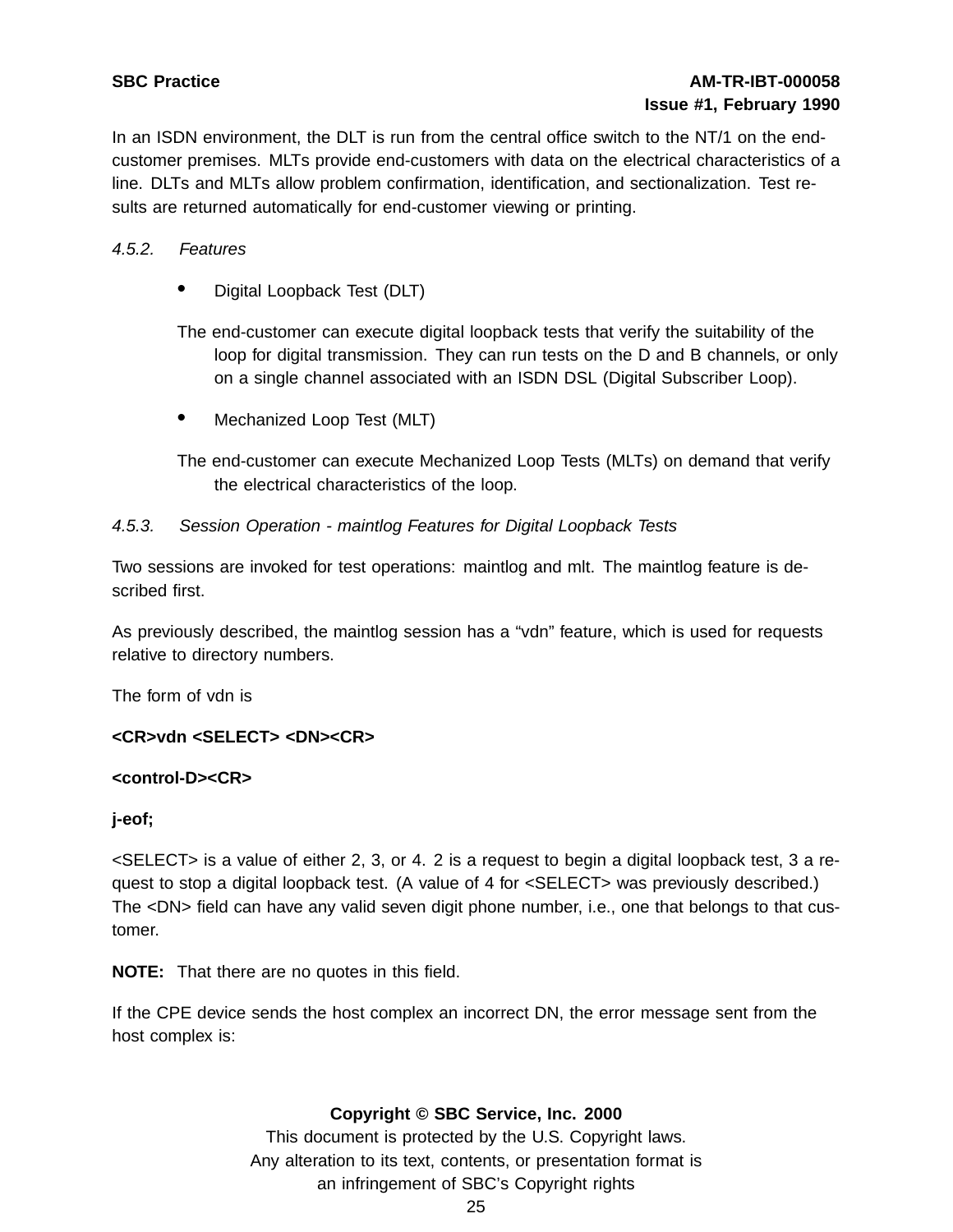## **Verify Failed or Insufficient Parameters. Data**

**was:<CR><NL>**

## **<code><CR><NL>**

where <code> is:

## **2 Test DSL requested**

## **3 Stop DSL Test requested**

Results of these requests are available in the maintenance log, which can be accessed as described in Section 4.4.3.

#### 4.5.4. Session Operation - mlt

Electrical tests are initiated via the "mlt" session. No special processing is required for mlt, i.e., this session behaves exactly as the sessions described under the ap, csr, and ga sessions, except that there no subsessions to be selected. The NetPartner host is expecting interactions with a dumb terminal once the session is established.

The PC can forcibly terminate the session, and it must recognize when the host complex is ready for a new session request.

## **<escape?[24;OfPlease use the mouse to select a**

#### **connection.<CR><NL>**

## **Connection?**

## **4.6. Trouble Entry and Status – Fault Management**

## 4.6.1. General Description

Trouble-ticket entry enables the end-customer to create a trouble ticket and automatically send it to the LEC. The trouble ticket includes the observed trouble condition and other valuable information that can help the LEC restore and repair service. End-Customers may also obtain status information and can see in which stage, for example "pending dispatch," a trouble is.

## 4.6.2. Features

• On-line trouble reporting on LEC-provided services.

## **Copyright © SBC Service, Inc. 2000**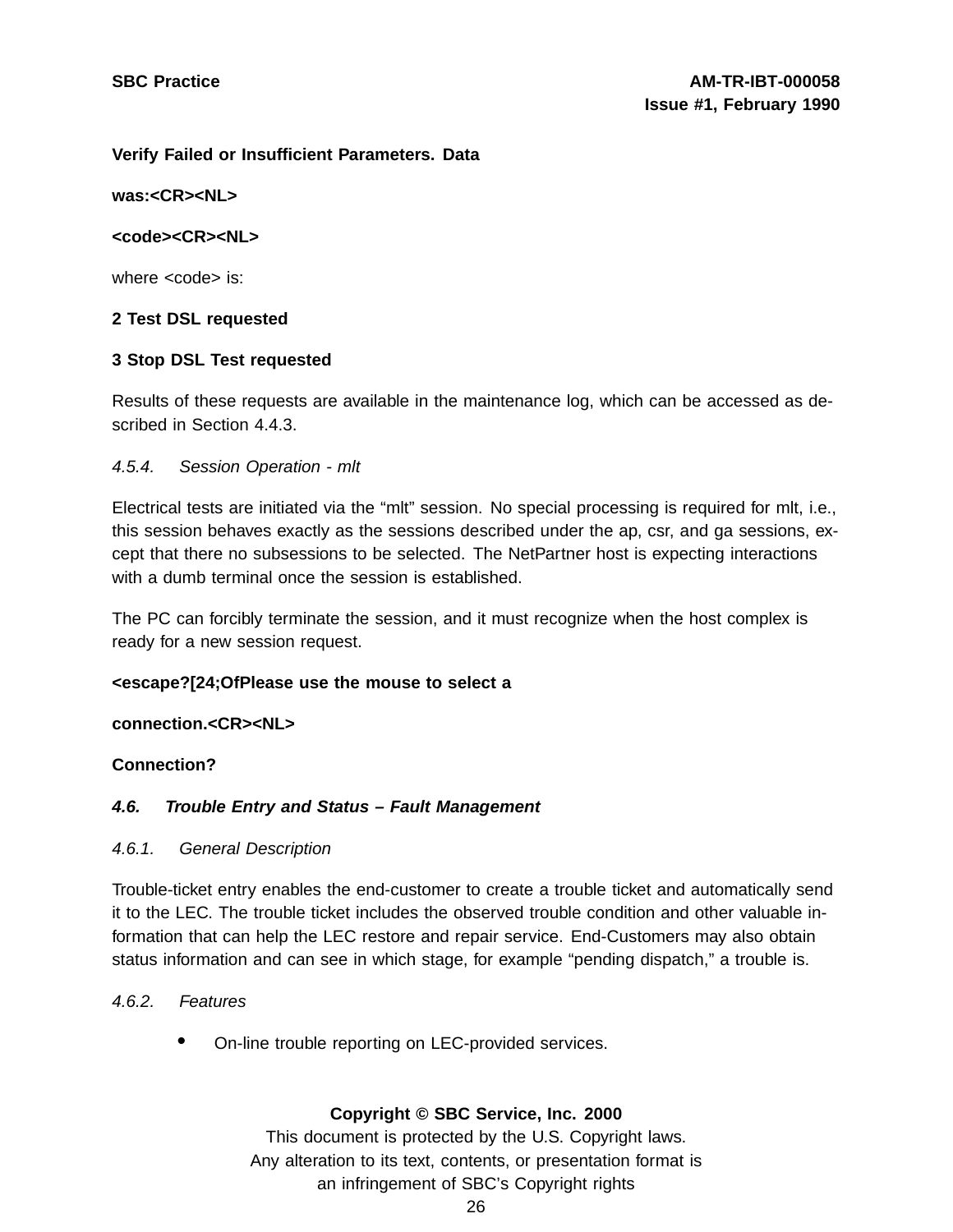- Confirmation of trouble reports received by the LEC.
- On-line additions to trouble reports.
- Status on trouble reports on demand.
- Status includes items such as:
	- pending screening
	- pending dispatch
	- dispatched

#### 4.6.3. Session Operation - ras

Trouble ticket operations are initiated via the "ras" session. No special processing is required for ras, i.e., this session behaves exactly as the sessions described under the ap, csr, and ga sessions, except that there are no subsessions to be selected. The NetPartner host is expecting interactions with a dumb terminal once the session is established.

The PC can forcibly terminate the session, and it must recognize when the host complex is ready for a new session request.

#### **<escape>[24;OfPlease use the mouse to select a**

#### **connection.<CR><NL>**

## **Connection?**

**=**

## **4.7. General Access Window**

## 4.7.1. General Description

The generalized access window allows the LEC to provide a connection to one additional Operations System for each end-customer. The connection is a cut-through connection and the Operations System must support VT (Trademark of Digital Equipment Corporation) 100 terminals, or equivalent.

## **Copyright © SBC Service, Inc. 2000**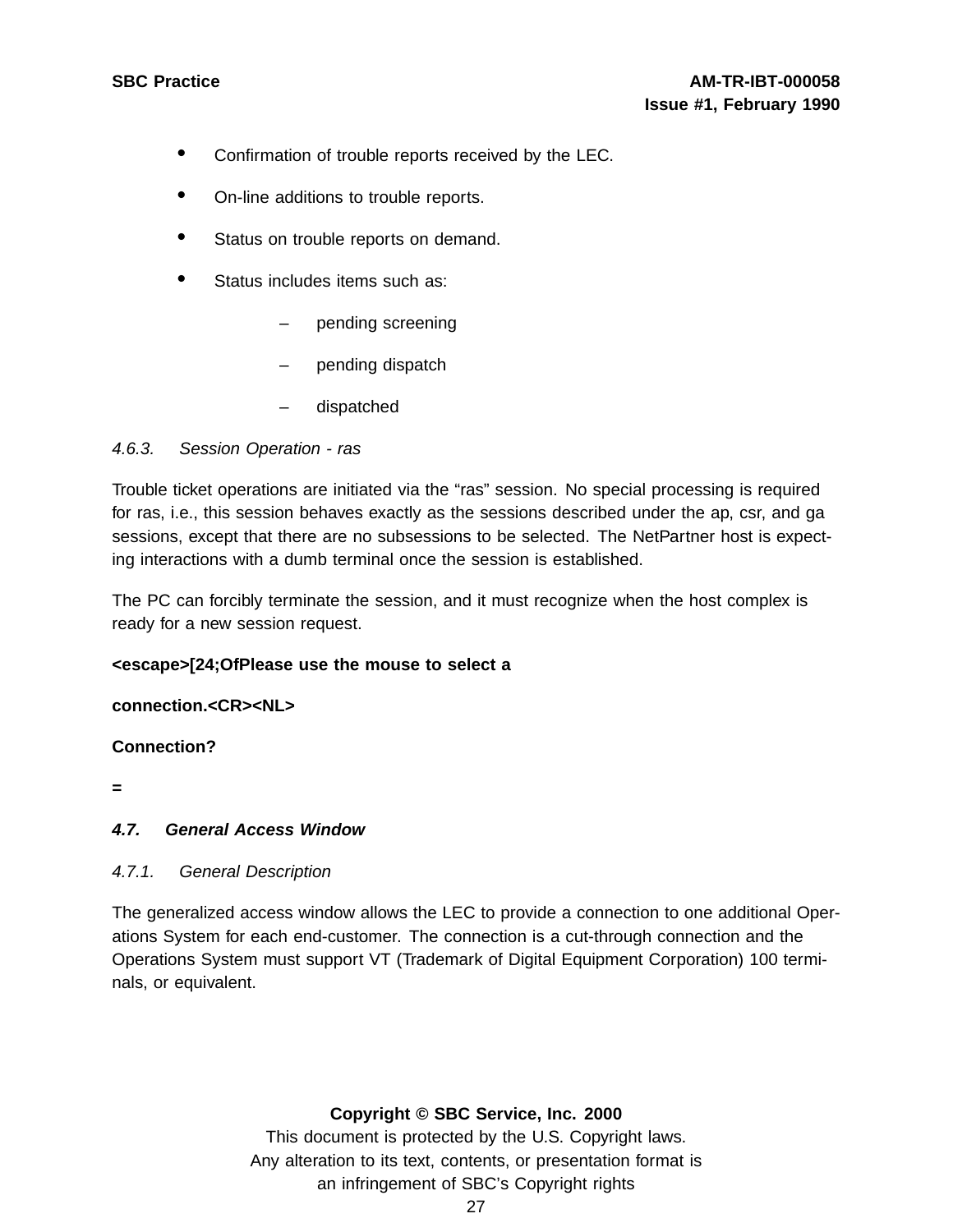## 4.7.2. Session Operation - ga

There may be numerous subsessions available under ga. The subsessions relate to the instances of general access window applications that are defined on the local NetPartner host complex by the system administrator. The specific names of these subsessions are only defined on a per system basis at system installation and are not known to NetPartner in advance. Hence this section deals with **example** subsession names only.

The subsessions all follow the same pattern. Typically, users will request one of these functions from the PC. The PC will then open a session, i.e., ga, with the host as previously defined in Section 4.1. The host complex determines what the available subsessions are, and then sends to the PC a count of how many different subsessions there are to pick from The count is a carriage return-newline terminated ASCII string. If there are none available, or if there is an error, a zero count is sent.

If the count is non-zero, "count" many pairs of strings are sent. Each pair contains a name defined by the DTC (such as may be shown to a customer on a menu) and the corresponding name of the subsession (as known to the NetPartner host). Each string of the pair is terminated by carriage return-newline. An example of the count and the strings is shown below:

**2**

**General for 555**

**strkpr555**

**General for 575**

## **strkpr575**

In this example, there are two pairs of subsessions available. The first may be known to the user as "General for 555" and is known to the NetPartner host as "strkpr555" and the second is known to the user as "General for 575" and known to the host as"strkpr575".

After the pairs are sent, the PC must reply with one of the subsession names followed by a carriage return, or one of the following carriage return terminated literal strings:

**Cancel**

**failed**

**Copyright © SBC Service, Inc. 2000**